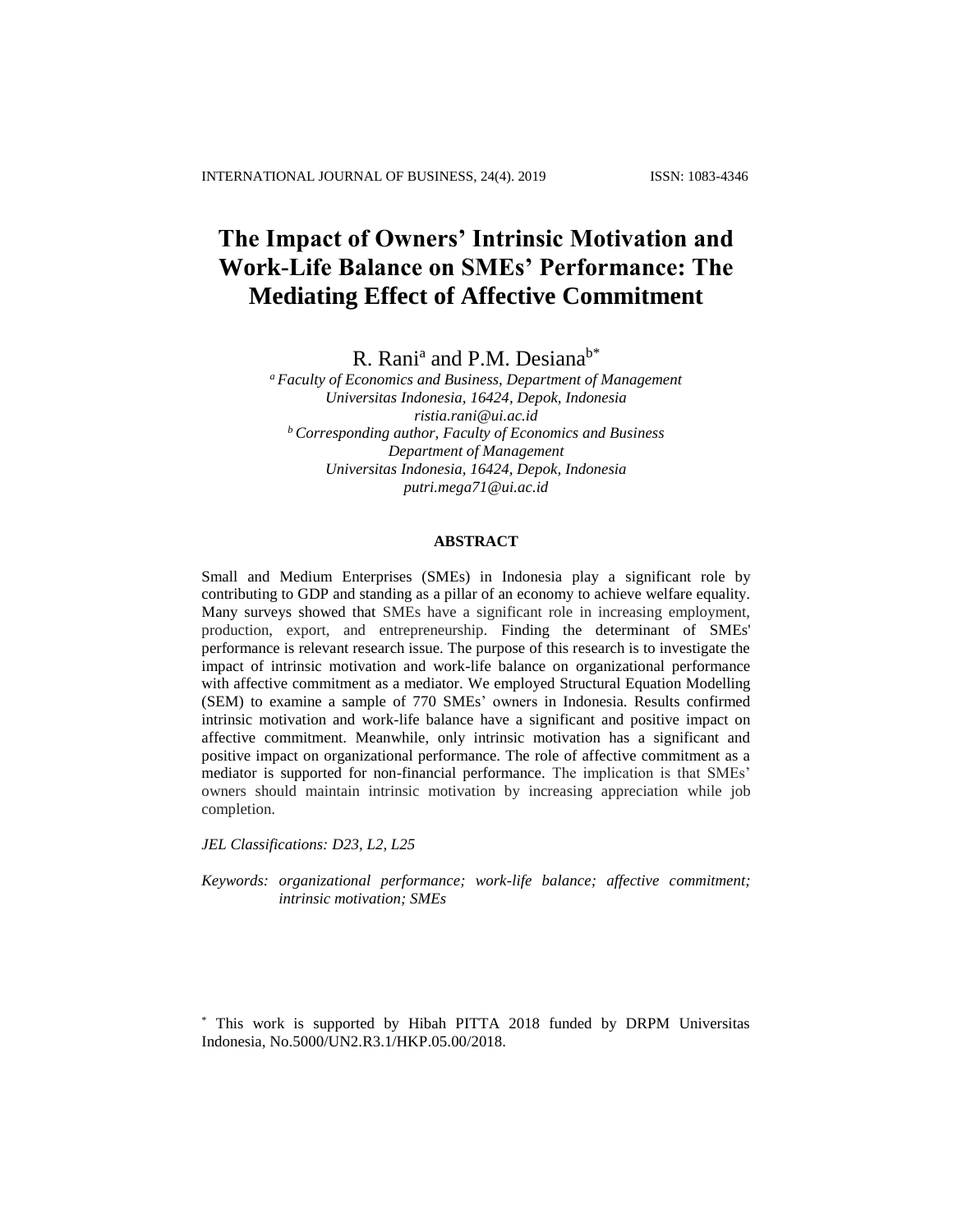#### **I. INTRODUCTION**

Small and Medium Enterprises (SMEs) in Indonesia play a significant role in the economy. SMEs are considered to be a pillar of an economy to achieve a country's equality of welfare. When there was a monetary crisis in 1998, many banks went bankrupt due to bad debt, more than 30%, and credit fell to minus 13%. However, SMEs were able to save the Indonesian economy during the monetary crisis and boosted economic growth. During the financial crisis of 2008, 96% of SMEs survived the crisis. Therefore, SMEs are considered a pillar of the Indonesian economy to achieve fair economic growth. Berry (2007) mentioned that SMEs are important mainly for developing countries, and Warner (2001) added that SMEs could be an effective tool to reduce poverty and foster innovation and sustainable development. Finding the determinant of SMEs' performance is an important and interesting research issue.

Work-life balance has become a contemporary topic in HR practices, but studies about it regarding SMEs are still lacking. De Luis et al. (2002) stated that the availability of WLB practices is related to company size because large companies offer more WLB practices to their employees than do SMEs (Cegarra-Leiva et al, 2012). Hence, SMEs are at a disadvantage in achieving expected positive outcomes from the availability of WLB (Cegarra‐Leiva et al, 2012). Research on WLB practices in SMEs is still scant, and several authors recommend researching SMEs (Lavoie, 2004). Most research focused on employees' WLB. However, WLB is also important for business owners (Hamburg, 2015). Business' owners spend more time on work because they have more significant responsibility compared to employees because the success and failure of the business is the responsibility of the owner.

This research is focused on intrinsic motivation mainly because intrinsic motivation is considered better than extrinsic motivation (Harpine, 2015). An individual with intrinsic motivation will be motivated by the inner desire to learn and grow. Individuals with intrinsic motivation are motivated by the need to feel competent and self-determining (Deci, 1975). When individuals have intrinsic motivation, they are motivated by the challenge and the excitement of the activity (Deci and Ryan, 2000). Meanwhile, an individual with extrinsic motivation needs rewards to be motivated. Increased extrinsic motivation in an individual will reduce the level of intrinsic motivation. Extrinsic reward will decrease individuals' motivation and do not support learning because it eliminates the challenge and excitement from the learning process. As a result, individuals only focus on the rewards that are given to them (Harpine, 2015). Although most research on intrinsic motivation use the employee as the context of the study, there is much research on intrinsic motivation in the context of SMEs or business owners. This means that intrinsic motivation is also applicable not only for employees but also business' owners.

Affective commitment is the individual's emotional desire to remain being a part of an organization. Meyer and Herscovitch (2001) stated that the affective commitment is the essence of organizational commitment. Various studies indicated that affective commitment persists across various theories and concepts of multidimensional commitment to organize (Cooper-Judge and Viswesvaran, 2005; Meyer and Allen, 1991; Mercurio, 2015). Solinger et al. (2008) stated that compared to normative and continuance commitment, affective commitment has the most significant impact on absenteeism, organizational citizenship behavior, and performance. Mercurio (2015)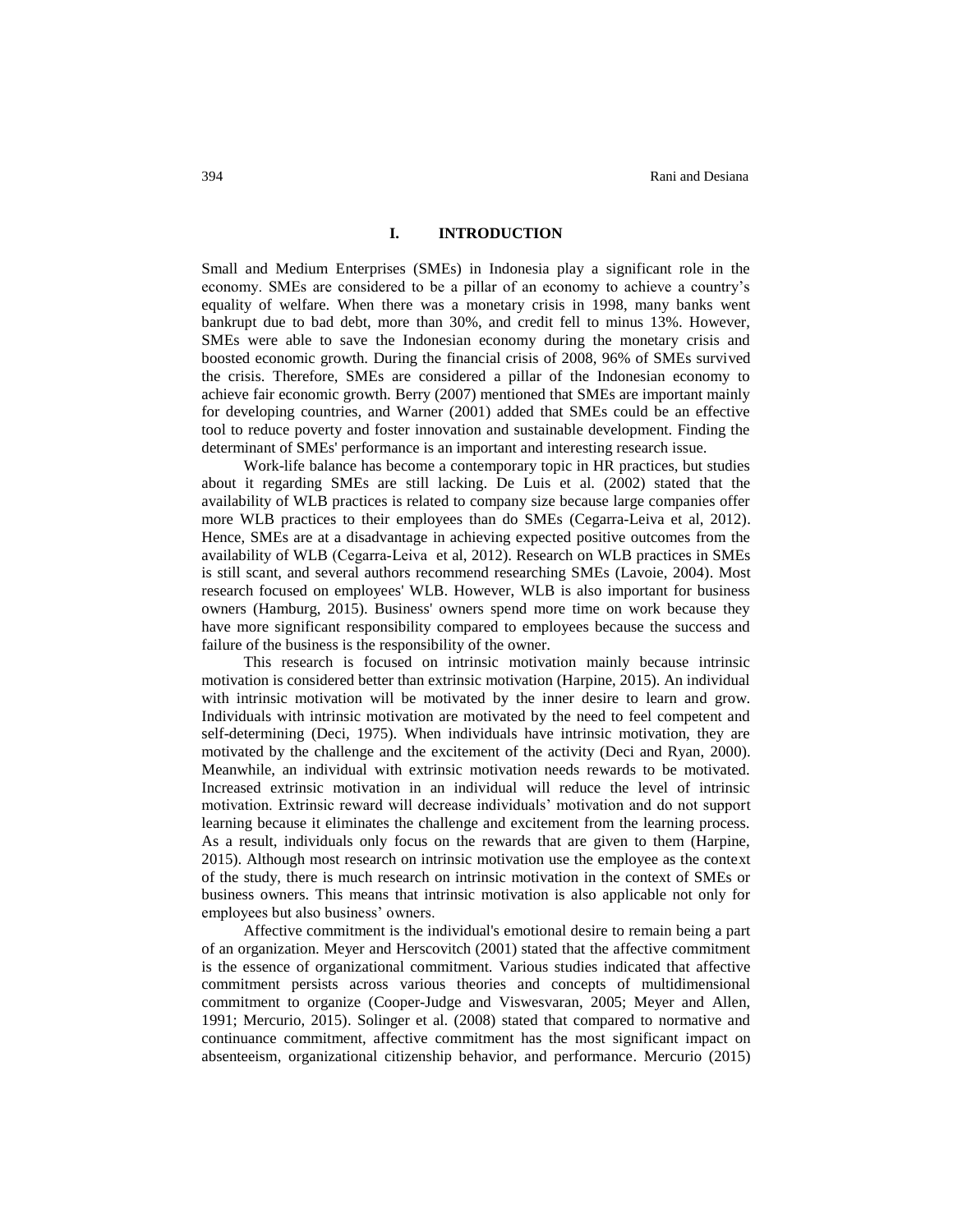explained that (a) affective commitment is the basic concept to explain organizational commitment, (b) affective commitment has bigger impact than normative and continuance commitment, (c) affective commitment is considered as the core of organizational commitment. Therefore, affective commitment can be viewed as the basis of organizational commitment theory.

In this research we investigate the role of affective commitment as mediator, as suggested by Mercurio (2015) who stated that the role of affective commitment as mediator between workers and organization is an important issue for future research.

In order to maintain excellent performance and thereby contribute to the economy, SMEs in Indonesia have to continue to improve their performance. Performance is related to the success in achieving the vision and mission, efficiency, adaptability and financial condition. Zhang (2001) mentioned two key conditions for the growth of SMEs: the organization's ability to adapt and maintain long-term viability, and the ability of managers to overcome management barriers.

Most of the research on WLB used formal organizations as the subject. Lavoie (2004) suggested using SMEs as the subject of research regarding WLB. Therefore, the first novel contribution in this research is that we use SMEs as a research subject. Based on previous research, it was proven that intrinsic motivation and work-life balance influenced affective commitment and organizational performance. However, there is no research regarding the role of affective commitment. Therefore, the second novelty of this research is that we investigate the mediating role of affective commitment between the influence of intrinsic motivation and work-life balance on organizational performance.

In order to maintain performance and contribute to the economy, SMEs have to be able to improve their performance. SMEs performance can be improved by increasing the quality of the HR (Purwaningsih and Kusuma, 2015). Rauch and Hatak (2016) stated that motivation practices and enhancement practices, such as autonomy and decision making have the most significant impact to SMEs' performance. Based on these, the main research questions are: What is the impact of intrinsic motivation, WLB, and affective commitment on organizational performance? Does affective commitment mediate the impact of intrinsic motivation and WLB on organizational performance?

Literatures on the organizational behavior of the SMEs in Indonesia is still limited (e.g., Purwaningsih and Kusuma, 2015). Therefore, this research utilizes various concepts developed in other countries to examine the behavior in South Sulawesi. Although not all the concepts might be appropriate, we expect our research will confirm the existing concepts and explore the knowledge about indigenous behavior of micro entrepreneur in Indonesia.

We use survey methods with questionnaires collected from more than 700 SMEs' owner in South Sulawesi, Indonesia. Through this research, we found that only intrinsic motivation has an impact on affective commitment, financial performance, and non-financial performance. WLB is found to have no significant impact on affective commitment and is contradictive with previous studies. WLB is found to have a significant but negative impact on non-financial and financial performance. Affective commitment as the mediator between the impact of intrinsic motivation and work-life balance on organizational performance is not proven.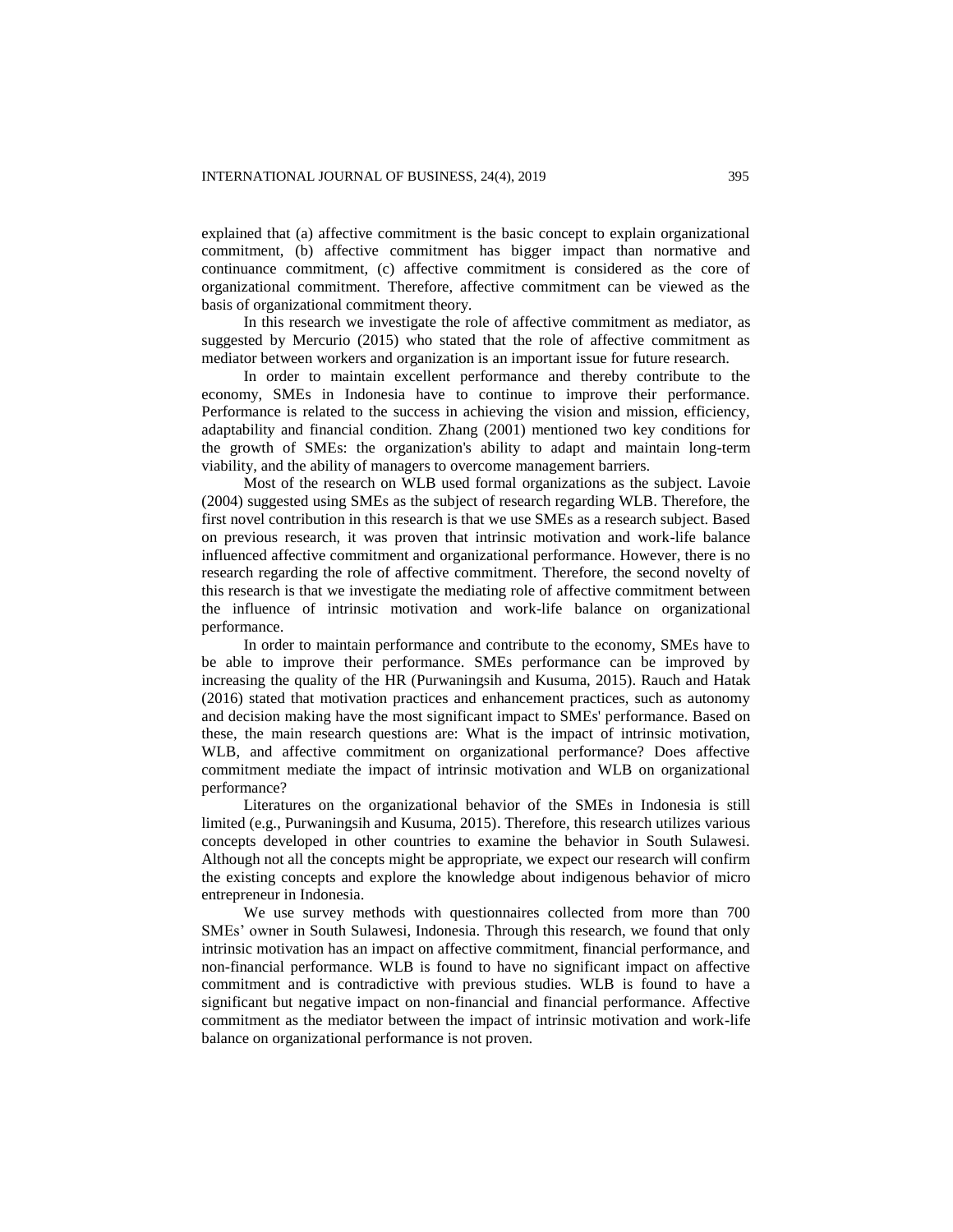#### **II. LITERATURE REVIEW**

## **A. The Influence of Intrinsic Motivation and Work-life Balance on Affective Commitment**

Intrinsic motivation is defined as behavior that is driven by the desire that comes within individual to learn or to explore themselves; individual participation in an activity due to the challenge and pleasure of the activity (Harpine, 2015). When an individual intrinsically motivated, the individual performs an activity because of the pleasure or challenge of the activity, not because of rewards that may come from it. Intrinsically motivated behavior is a behavior that motivated by individual needs to feel competent and self-determining (Deci, 1975).

Kalliath and Brough (2008) suggested a definition of WLB by integrating work and non-work aspects, which is that *"work–life balance is the individual perception that work and non-work activities are compatible and promote growth in accordance with an individual's current life priorities"*. WLB is the harmony or balance between personal life and managing business. The effective balance between work and nonwork aspects can drive positive growth and development in both aspects.

In general, commitment is defined as a mindset that ties an individual to specific behavior that is relevant to one or more of their goals. Meyer and Allen (1991) developed three models of commitment, namely affective commitment, continuance commitment, and normative commitment. Affective commitment is *"employee's emotional attachment to, identification with, and involvement in the organization".* An individual with affective commitment has a strong desire to stay being a part of an organization (Meyer and Allen, 1991; Haque and Aston, 2016; Haque, Aston and Kozlovski, 2018).

Previous research consistently showed that intrinsic motivation positively influences affective commitment (Andressen, Konradt, and Neck, 2012; Johnson, 2011). Meyer and Herscovitch (2001) mentioned that personal variables or situations that encourage individuals to be intrinsically motivated can increase the individuals' affective commitment. When individuals are motivated by the challenge and excitement of the work or task performed, the individuals tend to have high emotional attachment to the organization (Huang, 2015). By managing intrinsic motivation, an organization can increase affective commitment of the employees (Nujjo and Meyer, 2012).

WLB has positive impact on affective commitment (Ali et al, 2014; Muse et al, 2008). WLB induces loyalty to the organization that increases affective commitment (Meyer and Allen, 1991). Meyer, Allen and Smith (1993) mentioned that individuals whose basic needs and expectations are fulfilled by the organization tend to have high affective commitment. Therefore, WLB fulfils specific needs of individuals, contributes to their welfare and increases positive relationships between individuals and organizations. A positive relationship makes individuals positively develop affective commitment to the organization (Muse et al., 2008). From the explanation above, we propose to examine the following hypotheses:

H1. Intrinsic motivation has a positive and significant impact on affective commitment.

H2. Work-life balance has a positive and significant impact on affective commitment.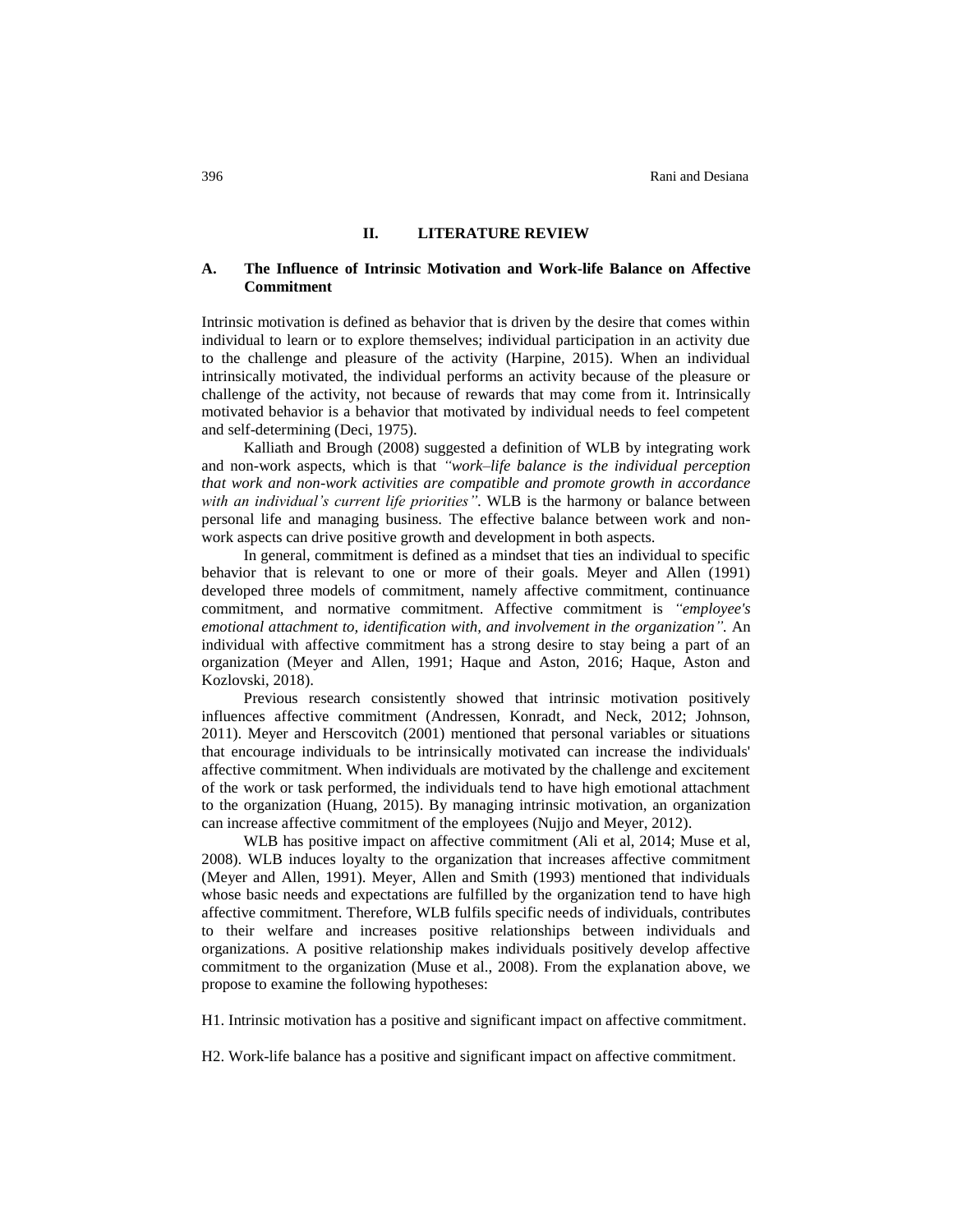## **B. The Influence of Intrinsic Motivation on Organizational Performance**

Previous research has found that intrinsic motivation has a positive impact on organizational performance (Kuranchie-Mensah and Amponsah-Tawiah, 2016; Nizam and Shah, 2015). Andrew (2004) stated that psychological rewards or intangible rewards such as appreciation and recognition play an essential role in improving organizational performance (Kuranchie-Mensah and Amponsah-Tawiah, 2016). Intrinsic motivation is the most important factor to improve job performance in an organization (Hasanah et al., 2016). Rogstadius et al. (2011) reported that intrinsic motivation, compared to extrinsic motivation, improves crowdsourcing performance such as work accuracy and output accuracy. Compared to extrinsic motivation, intrinsic motivation has a more significant impact on both job and organizational performance (Dobre, 2013). From the explanation above, we propose to examine the following hypotheses:

H3a. Intrinsic motivation has a positive and significant impact on non-financial performance.

H3b. Intrinsic motivation has a positive and significant impact on financial performance.

# **C. The Influence of WLB on SMEs' Performance**

Different from a formal organization, human resource management in SMEs is far more informal and usually based on a collective and flexible agreement. SMEs have a less hierarchical organizational management structure than large organizations (Lavoie, 2004). Managers in SMEs are still hesitant to implement WLB practices due to limited resources, manpower, and inadequate WLB practices that are easy to implement at low cost (Cegarra-Leiva et al., 2012). WLB practices like in a formal organization exceed SMEs' capacity that WLB programs; such informal adjustments are usually a temporary modification of time, place and job tasks and usually do not change work arrangements permanently. Haque et al., (2018) argued that informal support offers a more significant positive impact on employee satisfaction and reduces stress level, work-family conflict and turnover intention.

An organization with WLB practices has larger sales growth, productivity and organizational performance (Benito-Osorio et al., 2014). An individual's positive attitude toward WLB is related to social exchange theory, which emphasises the importance of individual perceptions of organizational support (Cegarra-Leiva et al., 2012). WLB makes the individual feel supported by the organization and such perceptions make the individual feel obligated to reciprocate the support of the organization by giving positive attitude in the workplace so that they continue to get support and benefit from the organization. Growing and increasing individual positive attitudes in the workplace will increase commitment and encourage individuals to give their best performance (Cegarra-Leiva et al., 2012). WLB reduces employees' work-life conflict and increases positive assessment toward the organization. Such a positive assessment will enhance individual positive attitudes, such as job satisfaction and control over their work schedules. These impacts will affect both financial and non-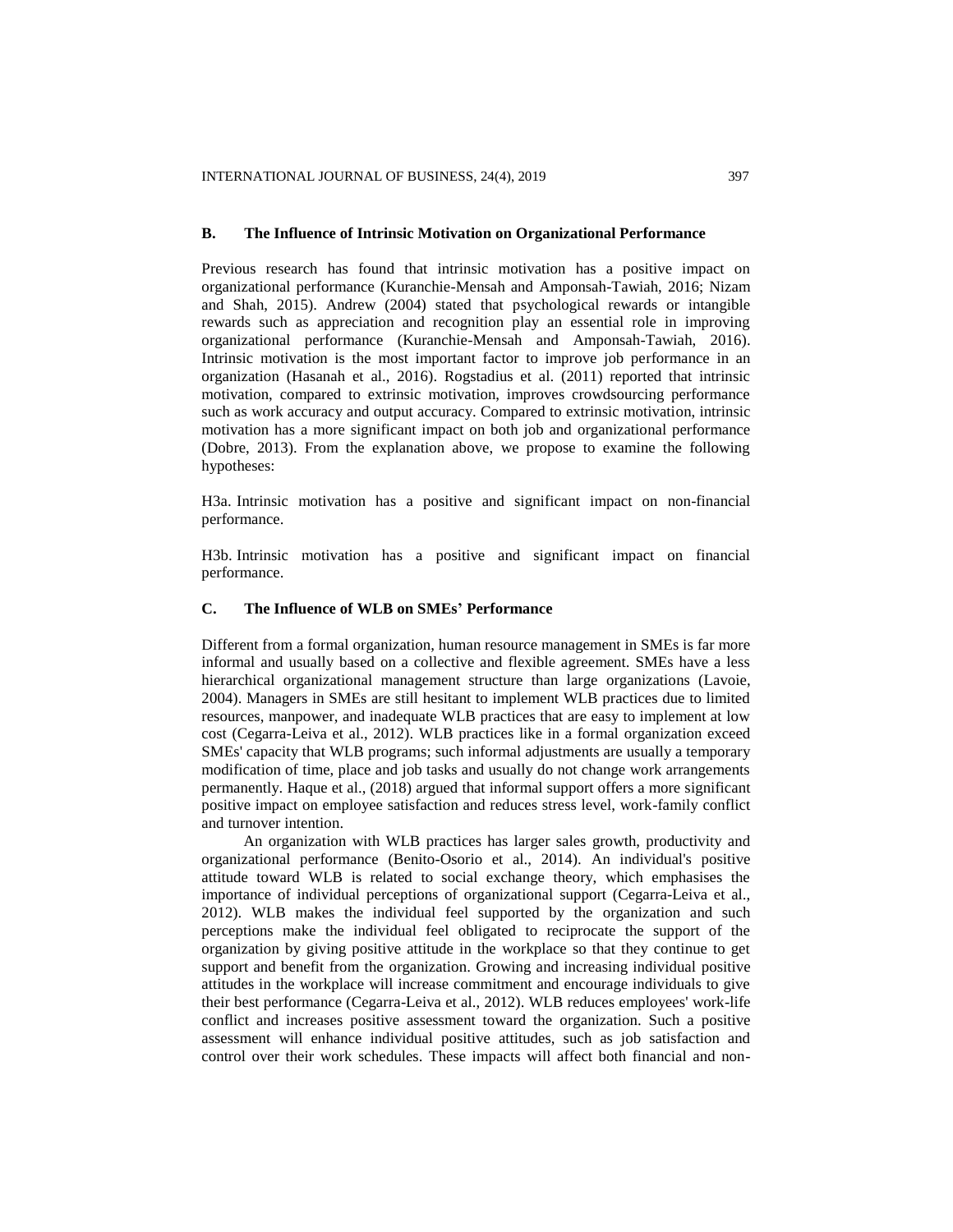financial organization performance including decreasing absenteeism, job stress levels, turnover, work-life conflict, and increasing productivity. From the explanation above, we propose the following hypotheses:

H4a. Work-life balance has a positive and significant impact on non-financial performance.

H4b. Work-life balance has a positive and significant impact on financial performance.

## **D. The Mediating Effect of Affective Commitment**

Previous research has found that affective commitment positively influences organizational performance (Irefin and Mechanic, 2014; Rodrigues and Carlos, 2010). An individual with affective commitment is usually willing to be involved in activities or tasks that are important to an organization (Rodrigues and Carlos, 2010). Accordingly, organizational can be improved by increasing the level of employees' affective commitment (Irefin and Mechanic, 2014). Individuals with affective commitment have higher job satisfaction, performance, and quality of work leading to improve their own and organizational performance (ibid). A study by He (2012) suggests that affective commitment improves the quality of services because committed employees are motivated to work better and thereby improve the efficiency and performance of the organization. With the explanation above, we propose the following hypotheses:

H5a. Affective commitment has a positive and significant impact on non-financial performance.

H5b. Affective commitment has a positive and significant impact on financial performance

H6a. Affective commitment mediates the impact of intrinsic motivation and work-life balance on non-financial performance.

H6b. Affective commitment mediates the impact of intrinsic motivation and work-life balance on financial performance.

Figure 1 presents the relationship among the variables.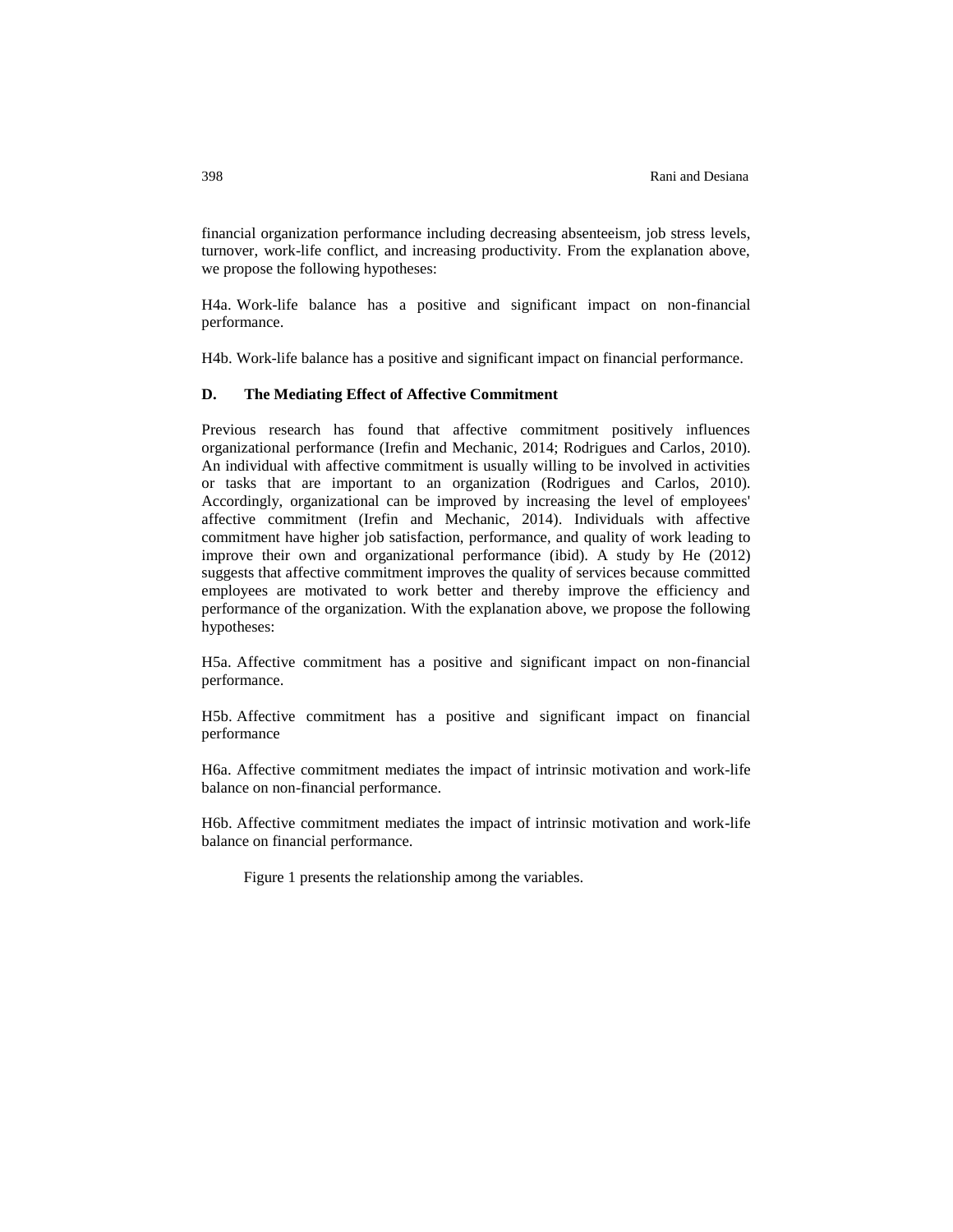

## **III. RESEARCH METHODOLOGY**

## **A. Data Collection and Sample**

Our data is derived from SMEs in South Sulawesi, Indonesia. According to BPS Sulawesi Selatan, South Sulawesi's economic growth rate is the highest in Indonesia, but South Sulawesi's contribution to national economic growth is still low (Kurniawan, 2017). To improve Sulawesi's contribution to national economic growth, support from various parties and improvement of SME quality are needed. The existence of SMEs reduces the unemployment rate, which is currently a problem for the Sulawesi Selatan government. In addition, the growth of SMEs in South Sulawesi also reduces economic disparities between community groups in the region (Izzati, 2018).

Research samples are from the same associations of financial institutions (PusKop BMT) in different locations. Thus, we used purposive random sampling because the sample is selected based on specific characteristics but random in every location. SMEs' criteria to be a respondent in this research are (a) maximum sales of 5 billion rupiahs per year, (b) a minimum of two employees. Two research models are applied to the same respondent by providing the same questionnaire. We collected 770 SME owners as our respondents.

# **B. Measurement**

All measures in this research used Likert scale and answers were measured on 6-point Likert scale where  $1=$  strongly disagree and  $6=$  strongly agree. The reason for using a 6-point Likert scale is to avoid central tendency bias in responding to the questionnaires.

1. Intrinsic motivation. Intrinsic motivation is measured using measurement formulated by Ewen et al. (1966), which was originated from Tan (2011). The intrinsic motivation measure consists of four item indicators with a 6-point Likert scale.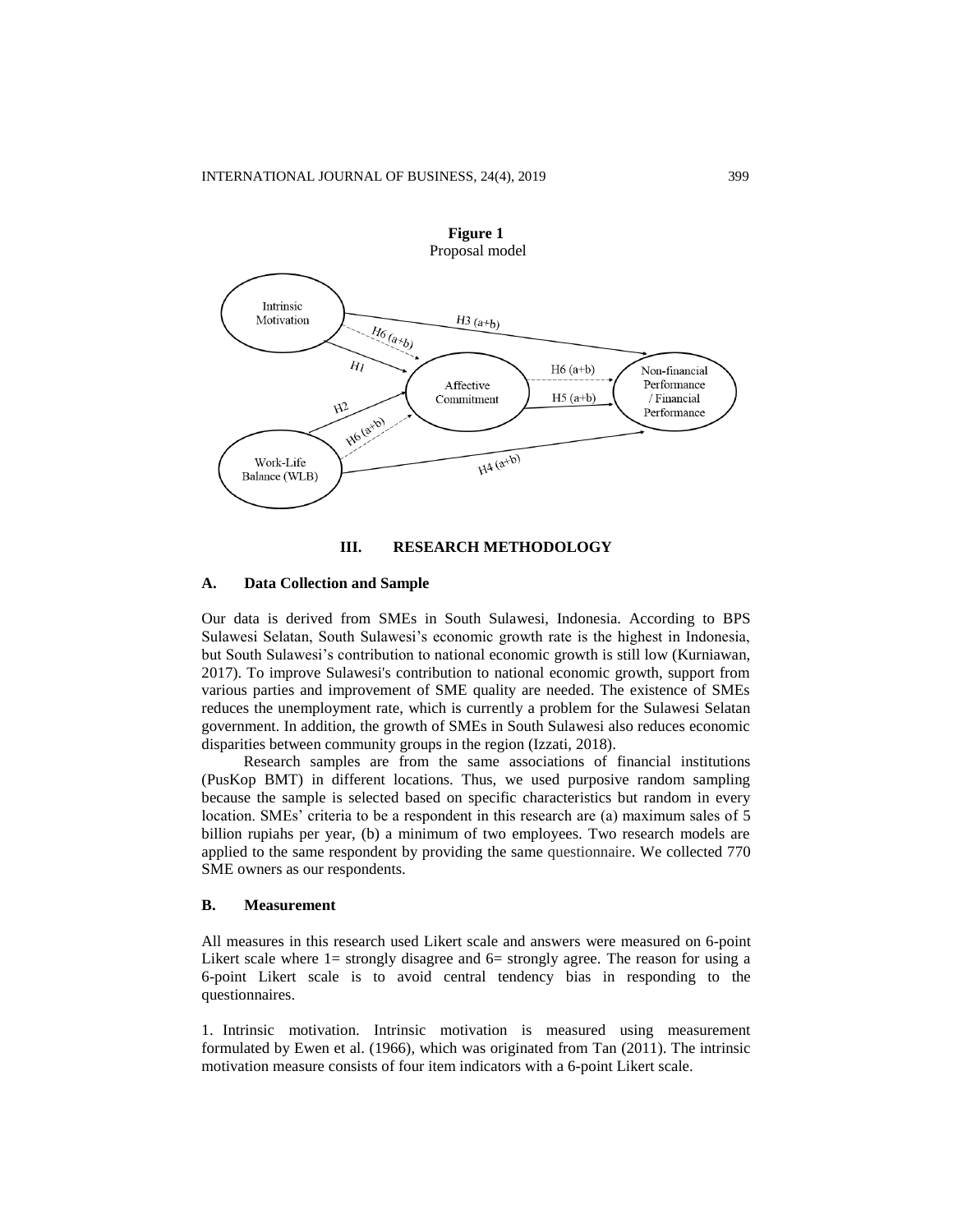2. Work-life balance. WLB is measured with perceived work-life questionnaire developed by Wong and Ko (2009) consisting of four items.

3. Affective Commitment. Affective commitment is measured by using a questionnaire developed Lai, Saridakis, and Johnstone (2017) consisting of three items.

4. Non-financial performance. Non-financial performance is measured by using Walker and Brown (2004) measurement, which consists of six indicators.

5. Financial performance. Financial performance is measured by using the measurement developed by Reid and Smith (2000) consisting of five indicators.

## **IV. RESULTS**

The descriptive statistics of respondent profile revealed that there are no significant differences between the amounts of gender in our research. The respondent in this research is consist of 48% male and 52% female. Furthermore, more than half of the respondent are married with percentage 88%, and only 12% of the respondent are single. We can conclude that almost all respondent in this research have spouse and children. Next step is evaluating the correlations between research variables.

The correlation matrix in Table 1 shows that there is a low correlation between almost all independent variables (IM, WLB, AC). AC (affective commitment) and IM (intrinsic motivation) show a moderate correlation, but this is not a problem because intrinsic motivation is an independent variable for affective commitment.

| .<br>Correlations |            |       |       |       |       |       |  |
|-------------------|------------|-------|-------|-------|-------|-------|--|
| No                | Variables  |       |       |       | 4     |       |  |
|                   | AC.        |       | 0.247 | 0.482 | 0.252 | 0.308 |  |
| 2                 | WLB        | 0.247 |       | 0.366 | 0.076 | 0.221 |  |
| 3                 | IΜ         | 0.482 | 0.366 |       | 0.353 | 0.449 |  |
| 4                 | <b>BFP</b> | 0.252 | 0.076 | 0.353 |       | 0.379 |  |
|                   | <b>NFP</b> | 0.308 | 0.221 | 0.449 | 0.379 |       |  |

**Table 1**

Structural Equation Modelling (SEM) method uses Lisrel 8.51 for data analysis. Gujarati (1995) suggests that the use of latent variables in multiple regression can cause measurement errors that will affect the parameter estimation of the variance (Wijanto, 2008). SEM analysed through three steps. The first step is confirmatory factor analysis to analyse construct validity, followed by reliability analysis and structural model analysis.

#### **A. Results**

From Table 2, we can see that several items of the measures were deleted. Items deleted were the items that had a cut off  $SLF \leq 0.05$ . WLB measure had one item deleted (WLB01), affective commitment had one item deleted (AC01), intrinsic motivation (IM) and financial performance (BFP) measures were all valid and non-financial performance had three items deleted (NFP93, NF04, NFP05). From 22 items measured, 17 items were valid, and the next step is measure of goodness fit.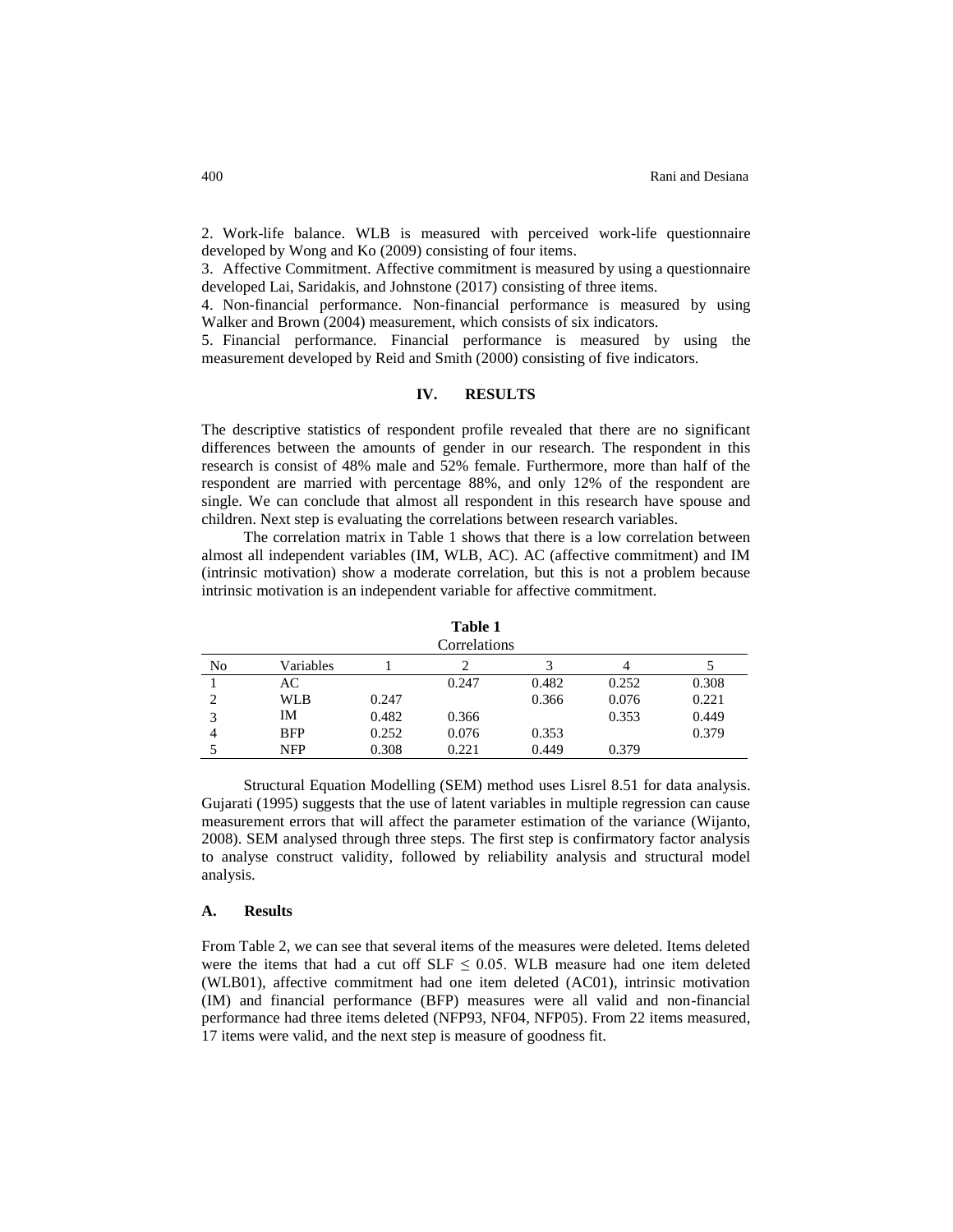| T-value, SLF of CFA, and reliability analysis |                |            |                     |                                          |  |  |
|-----------------------------------------------|----------------|------------|---------------------|------------------------------------------|--|--|
| <b>Indicators</b>                             | <b>T-value</b> | <b>SLF</b> | <b>Result</b>       | CR<br>(Construct<br><b>Reliability</b> ) |  |  |
| <b>WLB01</b>                                  | 10.08          | 0.42       | <b>Item Deleted</b> |                                          |  |  |
| <b>WLB02</b>                                  | 11.93          | 0.50       | Valid               | 0.654                                    |  |  |
| <b>WLB03</b>                                  | 16.69          | 0.73       | Valid               |                                          |  |  |
| <b>WLB04</b>                                  | 14.70          | 0.63       | Valid               |                                          |  |  |
| AC01                                          | 6.82           | 0.28       | <b>Item Deleted</b> |                                          |  |  |
| AC02                                          | 12.80          | 0.53       | Valid               | 0.6367                                   |  |  |
| AC03                                          | 17.08          | 0.82       | Valid               |                                          |  |  |
| <b>IM01</b>                                   | 19.90          | 0.69       | Valid               |                                          |  |  |
| <b>IM02</b>                                   | 19.97          | 0.69       | Valid               | 0.7714                                   |  |  |
| <b>IM03</b>                                   | 22.40          | 0.76       | Valid               |                                          |  |  |
| <b>IM04</b>                                   | 15.26          | 0.56       | Valid               |                                          |  |  |
| <b>NFP01</b>                                  | 21.51          | 0.75       | Valid               |                                          |  |  |
| <b>NFP02</b>                                  | 23.07          | 0.80       | Valid               |                                          |  |  |
| <b>NFP03</b>                                  | 13.55          | 0.47       | <b>Item Deleted</b> |                                          |  |  |
| NFP04                                         | 15.06          | 0.44       | Item Deleted        | 0.7708                                   |  |  |
| <b>NFP05</b>                                  | 10.30          | 0.39       | <b>Item Deleted</b> |                                          |  |  |
| <b>NFP06</b>                                  | 17.26          | 0.62       | Valid               |                                          |  |  |
| <b>BFP01</b>                                  | 25.19          | 0.78       | Valid               |                                          |  |  |
| <b>BFP02</b>                                  | 28.97          | 0.85       | Valid               |                                          |  |  |
| <b>BFP03</b>                                  | 27.92          | 0.83       | Valid               | 0.9206                                   |  |  |
| <b>BFP04</b>                                  | 30.07          | 0.87       | Valid               |                                          |  |  |
| <b>BFP05</b>                                  | 28.09          | 0.84       | Valid               |                                          |  |  |

**Table 2**

From Table 3, we can see that from 10 GOF measures, there are nine measures have good fit, so we can conclude that the research model has good fit. Moreover, the reliability analysis was observed using the construct reliability value. The CR values in Table 4 have exceeded the required minimum CR value ( $\geq 0.6$ ), so we can conclude that the measures are all reliable.

| Measures of goodness fit.                                                                |                                  |                      |  |  |  |  |
|------------------------------------------------------------------------------------------|----------------------------------|----------------------|--|--|--|--|
| <b>GOF Measure</b>                                                                       | <b>Value</b>                     | <b>Result</b>        |  |  |  |  |
| Statistic Chi-Square P-value                                                             | $(df=109)$<br>336.32 ( $p=0.0$ ) | Poor Fit             |  |  |  |  |
| Goodness of Fit Index (GFI)                                                              | 0.95                             | Good Fit             |  |  |  |  |
| Standardized Root Mean Square Residual (RMR)                                             | 0.04                             | Good Fit             |  |  |  |  |
| Root Mean Square Error of Approximation (RMSEA) - P-value<br>Non-Normed Fit Index (NNFI) | 0.05<br>0.95                     | Good Fit<br>Good Fit |  |  |  |  |
| Normed Fit Index (NFI)                                                                   | 0.94                             | Good Fit             |  |  |  |  |
| Adjusted Goodness of Fit Index (AGFI)                                                    | 0.93                             | Good Fit             |  |  |  |  |
| Relative Fit Index (RFI)                                                                 | 0.92                             | Good Fit             |  |  |  |  |
| Comparative Fit Index (CFI)                                                              | 0.96                             | Good Fit             |  |  |  |  |
| Normed Chi-Square                                                                        | 3.11                             | Good Fit             |  |  |  |  |

**Table 3**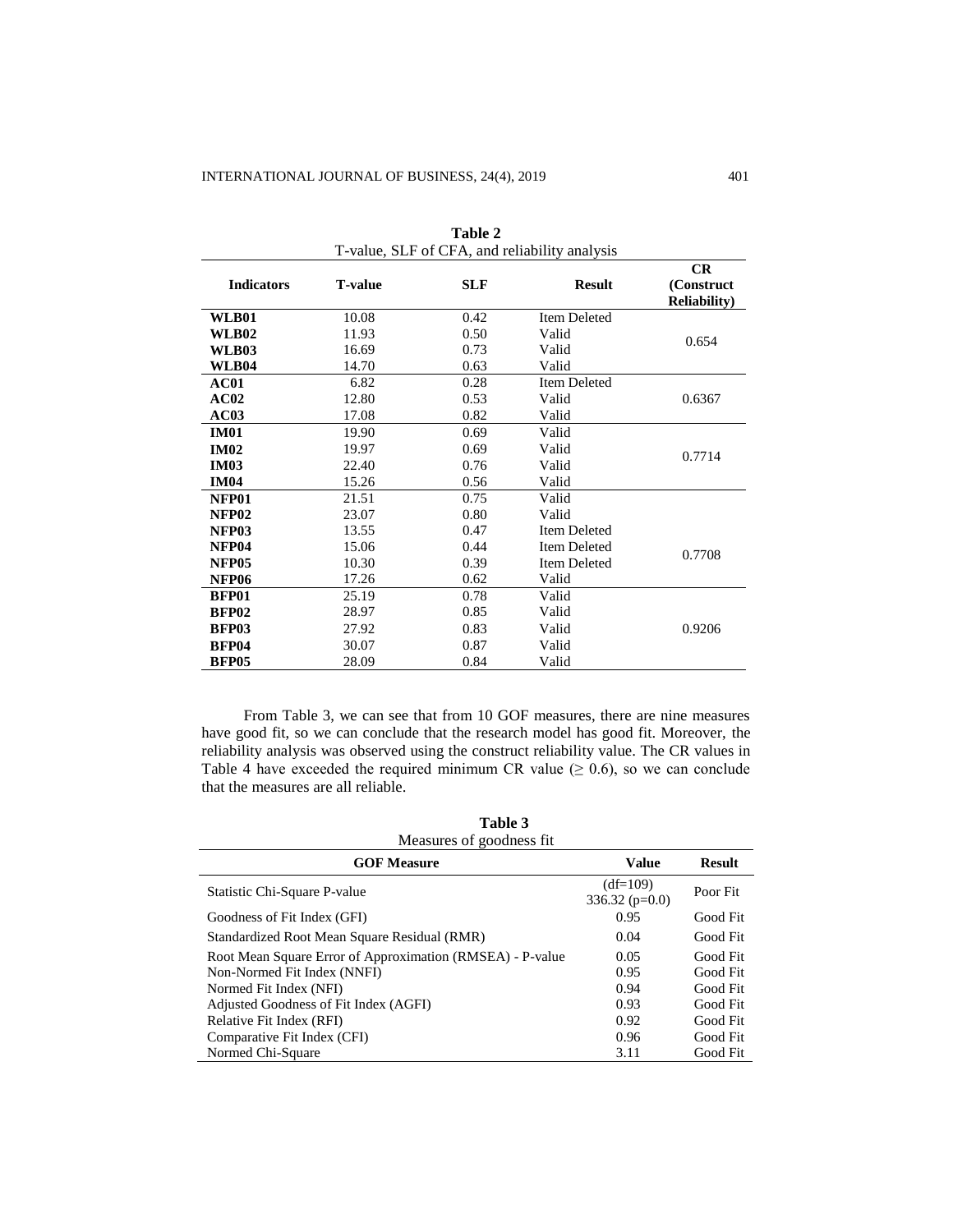| Goodness of fit (measurement model fit and structural model fit) |                                                   |                                              |                |  |  |  |  |
|------------------------------------------------------------------|---------------------------------------------------|----------------------------------------------|----------------|--|--|--|--|
|                                                                  | <b>Structural Model Fit</b>                       |                                              |                |  |  |  |  |
| <b>GOF Measures</b>                                              | Model A (Non-<br><b>Financial</b><br>Performance) | <b>Model B</b><br>(Financial<br>Performance) | <b>Results</b> |  |  |  |  |
| <b>RMSEA</b>                                                     | 0.050                                             | 0.045                                        | Good Fit       |  |  |  |  |
| Statistics C-Square P Value                                      | $df = 48$ 139.87<br>$(p=0.00)$                    | df: 69 175.55<br>$(p=0.00)$                  | Poor Fit       |  |  |  |  |
| Normed Chi Square (Chi<br>Square/df)                             | 2.91                                              | 2.54                                         | Good Fit       |  |  |  |  |
| Goodness of Fit Index (GFI)                                      | 0.97                                              | 0.97                                         | Good Fit       |  |  |  |  |
| Adjusted Goodness of Fit<br>Index (AGFI)                         | 0.95                                              | 0.95                                         | Good Fit       |  |  |  |  |
| Normed Fit Index (NFI)                                           | 0.94                                              | 0.96                                         | Good Fit       |  |  |  |  |
| Non-Normed Fit Index<br>(NNFI)                                   | 0.95                                              | 0.97                                         | Good Fit       |  |  |  |  |
| Comparative Fit Index (CFI)                                      | 0.96                                              | 0.98                                         | Good Fit       |  |  |  |  |
| Relative Fit Index (RFI)                                         | 0.92                                              | 0.95                                         | Good Fit       |  |  |  |  |
| <b>Standardized Root Mean</b><br>Square Residual (RMR)           | 0.039                                             | 0.039                                        | Good Fit       |  |  |  |  |

| Table 4                                                          |
|------------------------------------------------------------------|
| Goodness of fit (measurement model fit and structural model fit) |
|                                                                  |

The first step of structural model analysis is structural model fit analysis by observing the GOF measures. On both model A (Non-financial Performance) and B (Non-Financial Performance) (refer to Figure 1), nine out of 10 GOF measures in Table 5's structural model fit have good results. Hence, we conclude that models A and B have a good structural model fit. The second step is to conduct the causal relationship analysis.

The third step of the structural model analysis is the determination coefficient  $(R<sup>2</sup>)$  analysis.

| Causal relationship analysis summary (Model A) |                                                              |            |         |                                   |  |  |
|------------------------------------------------|--------------------------------------------------------------|------------|---------|-----------------------------------|--|--|
| <b>Hypothesis</b>                              | Path                                                         | <b>SLF</b> | t-value | <b>Result</b>                     |  |  |
|                                                | Intrinsic Motivation -> Affective<br>Commitment              | 0.61       | 7.98    | Significant                       |  |  |
| $\mathcal{D}_{\mathcal{L}}$                    | Work-life Balance -> Affective<br>Commitment                 | 0.07       | $1.32*$ | Significant at<br>$\alpha = 10\%$ |  |  |
| 3a                                             | Intrinsic Motivation ->Non-Financial<br>Performance          | 0.48       | 6.64    | Significant                       |  |  |
| 4a                                             | Work-Life Balance -> Non-Financial<br>Performance            | $-0.11$    | $-1.93$ | Significant<br>Negative           |  |  |
| 5a                                             | Affective Commitment -> Non-<br><b>Financial Performance</b> | 0.11       | $1.60*$ | Significant at<br>$\alpha = 10\%$ |  |  |

**Table 5**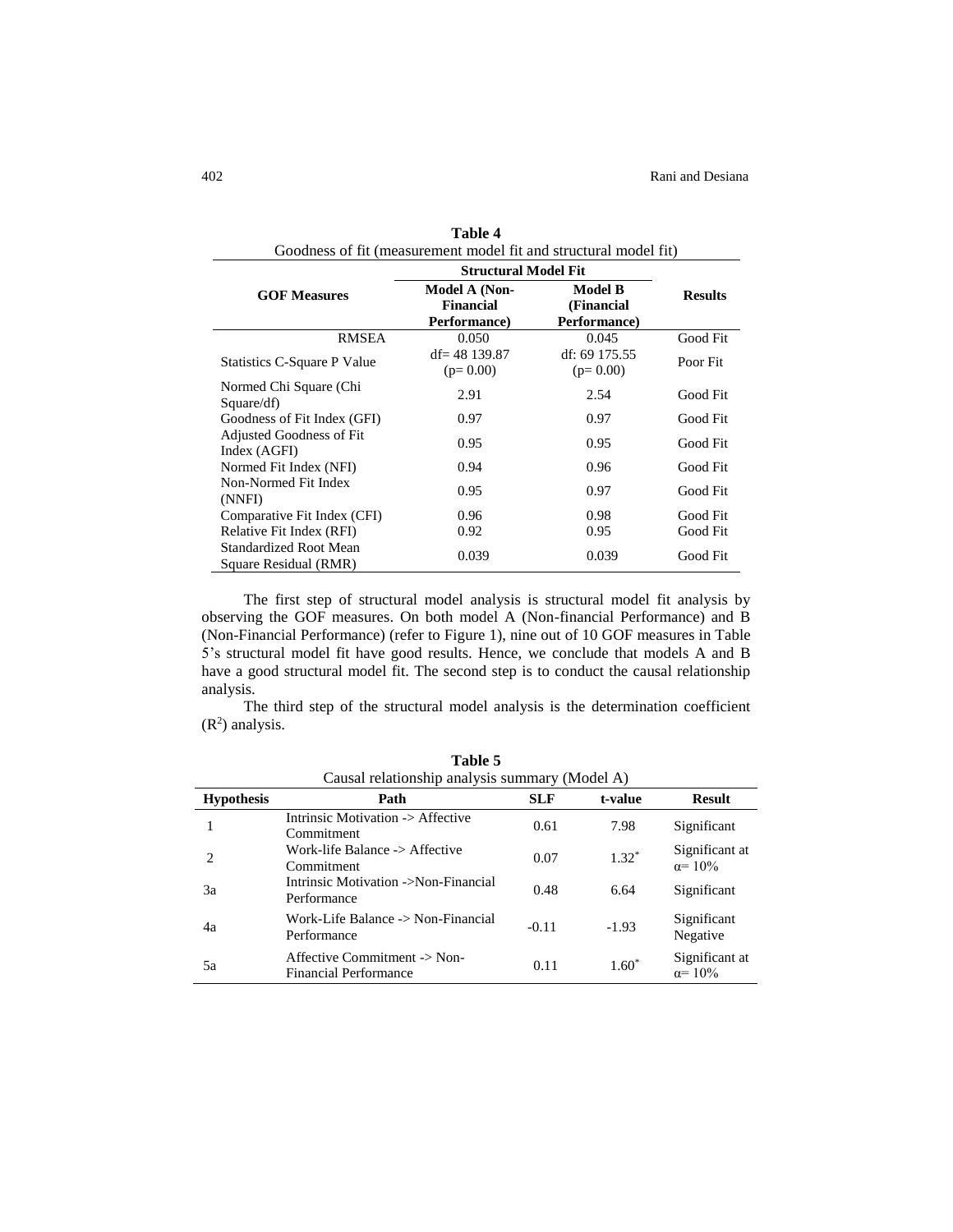| Causal relationship analysis summary (Model B) |                                                  |            |          |                                   |  |  |
|------------------------------------------------|--------------------------------------------------|------------|----------|-----------------------------------|--|--|
| <b>Hypothesis</b>                              | Path                                             | <b>SLF</b> | t-value  | <b>Result</b>                     |  |  |
|                                                | Intrinsic Motivation -> Affective<br>Commitment  | 0.63       | 8.61     | Significant                       |  |  |
| $\mathcal{D}_{\mathcal{L}}$                    | Work-life Balance -> Affective<br>Commitment     | 0.08       | $1.40^*$ | Significant at<br>$\alpha = 10\%$ |  |  |
| 3 <sub>b</sub>                                 | Intrinsic Motivation -> Financial<br>Performance | 0.56       | 7.32     | Significant                       |  |  |
| 4 <sub>b</sub>                                 | Work-Life Balance -> Financial<br>Performance    | $-0.09$    | $-1.65$  | Significant<br>Negative           |  |  |
| 5b                                             | Affective Commitment -> Financial<br>Performance | $-0.17$    | $-2.34$  | Significant<br>Negative           |  |  |
|                                                |                                                  |            |          |                                   |  |  |

In Table 6, hypothesis 1 on both Models A and B has t-value  $\geq 1.96$ , which means the null hypothesis is rejected. Thus, the proposed hypothesis 1 is supported. The t-value of WLB to affective commitment has t-value 1.32 and 1.40 in which these values are  $>1.282$  (significant at confidence level 90%,  $\alpha$ = 10%). Therefore, WLB has a significant and positive impact on affective commitment, and hypothesis 2 is supported. Intrinsic motivation to non-financial performance has t-value 6.64 and t-value of 7.32 from intrinsic motivation on financial performance. This result indicates that intrinsic motivation has a positive and significant impact on both organizational performances. Thus, hypothesis 3a and 3b are supported. WLB has significant t-value on both nonfinancial performance and financial performance. However, the relationship direction on t-value result is negative (-1.93 and -1.63) which means that WLB has a significant but negative impact on non-financial and financial performance. Contrary to the proposed hypothesis, hypotheses 4a and 4b are not supported.

Table 6 shows that affective commitment to non-financial performance has tvalue 1.60 < 1.282 (confidence level 90%,  $\alpha$ = 10%). This result indicated that affective commitment has a significant and positive impact on non-financial performance. From Table 6, we can see that affective commitment on financial performance has t-value - 2.34 which means there is a significant impact of affective commitment on financial performance. However, the direction of the relationship is negative, and WLB does not have a significant and positive impact on financial performance. Hence, hypothesis 5b is not supported.

| Table 6                                                                                            |                |
|----------------------------------------------------------------------------------------------------|----------------|
| $R^2$ summary (Model A)                                                                            |                |
| Path                                                                                               | $\mathbb{R}^2$ |
| intrinsic motivation and work-life balance on non-affective commitment                             | 59%            |
| affective commitment, intrinsic motivation, and work-life balance on non-<br>financial performance | 26%            |
| $R^2$ summary (Model B)                                                                            |                |
| Path                                                                                               | $\mathbb{R}^2$ |
| intrinsic motivation and work-life balance on affective commitment                                 | 45%            |
| affective commitment, intrinsic motivation, and work-life balance on<br>financial performance      | 19%            |

**Table 6**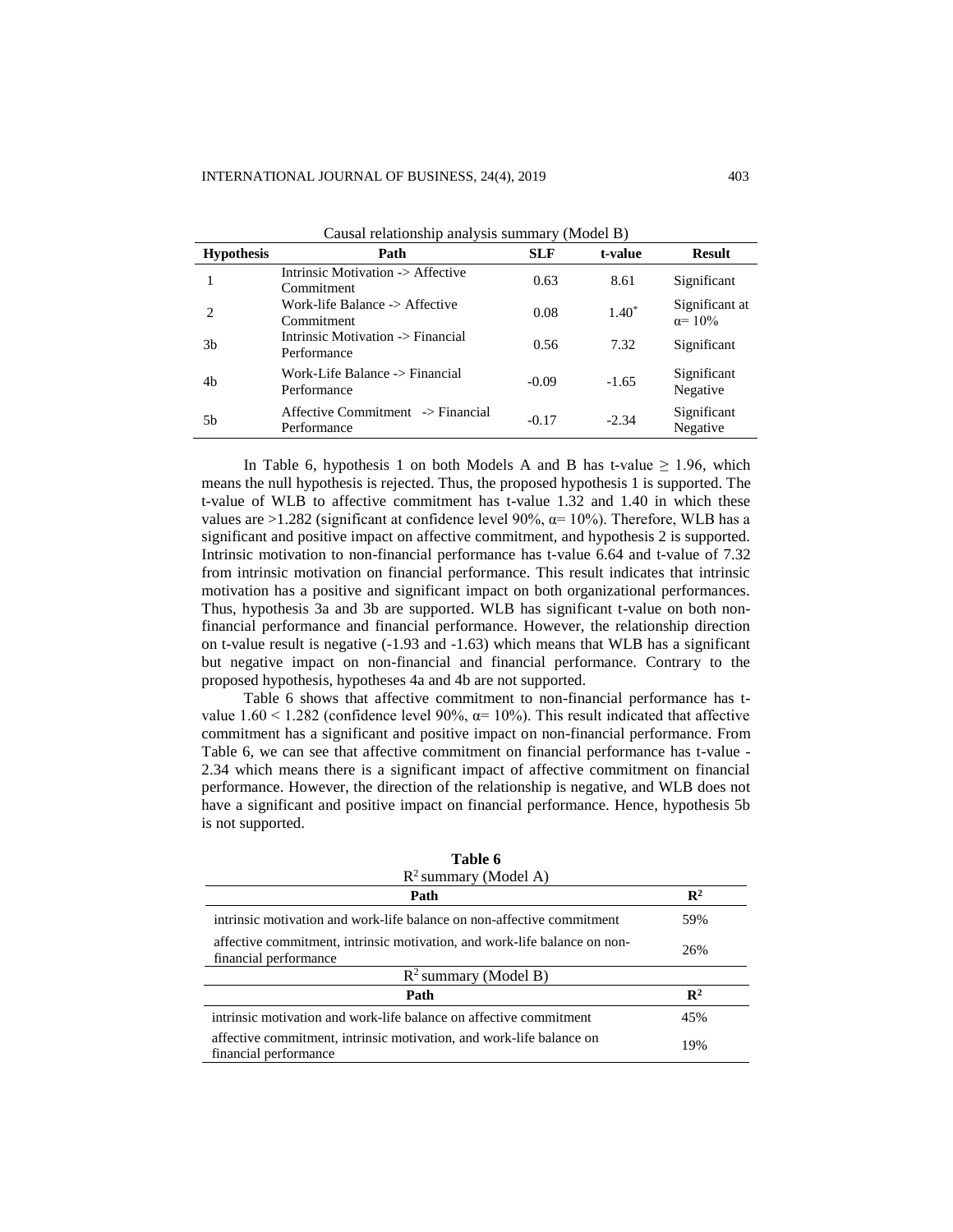Based on the results of hypothesis testing of 3a, it can be seen that intrinsic motivation has a direct influence on non-financial performance (t-value=  $6.64$ , SLF = 0.48). From the calculation of direct and indirect effects in Table 7, we can see that the indirect effect has a lower value than the total effect so that the proven mediation role in this relationship is partial mediation because intrinsic motivation has a direct influence on nonfinancial performance. WLB does not have a positive impact on non-financial performance (t-value  $= -1.93$ , SLF  $= -0.11$ ) so that the role of mediation of affective commitment in this relationship can be done through indirect influence. From the total effect calculation of WLB impact on non-financial performance through affective commitment in Table 4.9, can be seen that indirect effect has a larger value than total effect  $(0.0077 > -0.1023)$ . Hence, affective commitment fully mediates the impact of WLB on non-financial performance.

| <b>Hypothesis</b> | Path                                                                                                      | <b>Direct</b><br><b>Effect</b> | <b>Indirect</b><br><b>Effect</b> | Total<br><b>Effect</b> | <b>Mediating</b><br><b>Effect</b> |
|-------------------|-----------------------------------------------------------------------------------------------------------|--------------------------------|----------------------------------|------------------------|-----------------------------------|
|                   | Intrinsic Motivation $\rightarrow$ affective<br>commitment $\rightarrow$ non-financial<br>performance     | 0.48                           | 0.0671                           | 0.5471                 | Accepted                          |
| 6a                | <i>work-life balance</i> $\rightarrow$ affective<br>commitment $\rightarrow$ non-financial<br>performance | $-0.11$                        | 0.0077                           | $-0.1023$              | Accepted                          |

**Table 7**

| <b>Hypothesis</b> | Direct and munect impact (ividuel D)<br><b>Direct</b><br>Path                                             |               | <b>Indirect</b> | <b>Total</b>  |               |  |
|-------------------|-----------------------------------------------------------------------------------------------------------|---------------|-----------------|---------------|---------------|--|
|                   |                                                                                                           | <b>Effect</b> | <b>Effect</b>   | <b>Effect</b> | <b>Effect</b> |  |
| 6b                | Intrinsic Motivation $\rightarrow$ affective<br>commitment $\rightarrow$ non-financial<br>performance     | 0.56          | $-0.1071$       | 0.4529        | Rejected      |  |
|                   | <i>work-life balance</i> $\rightarrow$ affective<br>commitment $\rightarrow$ non-financial<br>performance | $-0.09$       | $-0.0136$       | $-0.1036$     | Rejected      |  |

Based on Table 7, it is known that intrinsic motivation has a positive and significant direct impact on financial performance (t-value  $= 7.32$ , SLF  $= 0.56$ ) while WLB does not have a positive direct impact on financial performance (t-value  $= -1.65$ ,  $SLF = -0.09$ ). Also, affective commitment has a negative impact on financial performance (value-t =  $-2.34$ , SLF =  $-0.17$ ). With this result, the mediating effect of affective commitment on the impact of intrinsic motivation and WLB on financial performance cannot be proven because affective commitment is found to have a negative impact on financial performance.

## **V. DISCUSSIONS AND CONCLUSION**

#### **A. Discussions**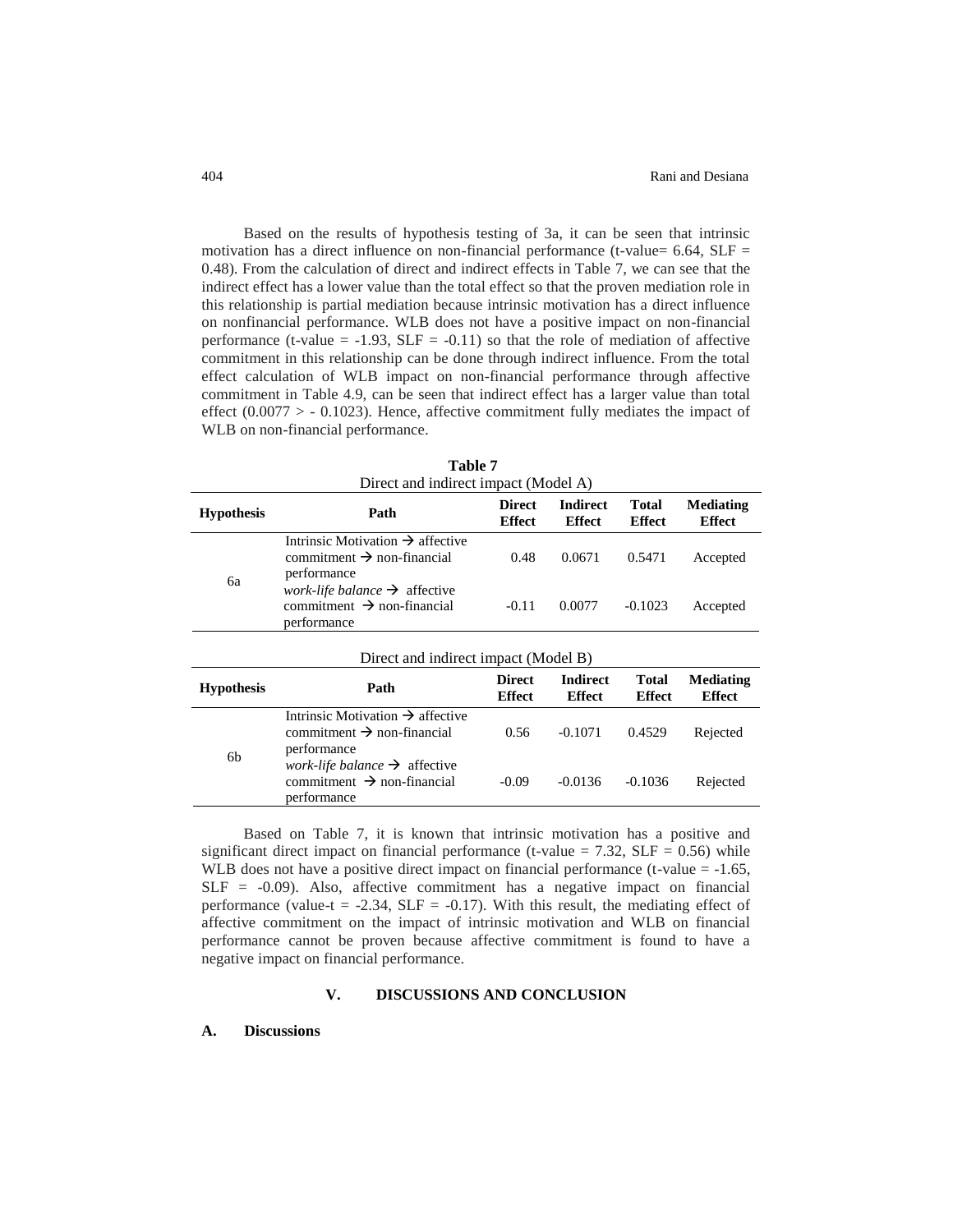From the result, we know that intrinsic motivation has a significant and positive impact on affective commitment, non-financial performance and financial performance. WLB has a significant and positive impact on affective commitment. However, WLB has a significant but negative impact on non-financial and financial performance, and this result is contradictive with the proposed hypothesis and previous studies. Affective commitment has a positive impact on non-financial performance but a negative impact on financial performance. Therefore, the role of affective commitment as a mediator is only supported regarding the impact of intrinsic motivation and WLB on non-financial performance because affective commitment has a negative and significant impact on financial performance.

From the analysis, intrinsic motivation and work-life balance explain affective commitment for 59% (Model A) and 45% (Model B) and the rest is influenced by other factors exclude intrinsic motivation and WLB. Intrinsic motivation, WLB, and affective commitment can only explain non-financial performance for 26% and 17% for financial performance. This result indicates that intrinsic motivation, WLB, and affective commitment only have a small impact on organizational performance where other factors influence the rest of it.

When individuals are motivated by the challenge and excitement of the work or task performed, the individuals tend to have high emotional attachment to the organization. Allen and Meyer (1991) mentioned one of the factors that can influence affective commitment is competence-related factors, which are accomplishment, autonomy, opportunity for advancement, and opportunity for self-expression. These factors are parts of CET (Cognitive Evaluation Theory), a theory which identified factors in their social context that can increase intrinsic motivation. When a SMEs' owner has autonomy in the organization, a desire for growth and develop themselves, enjoys fun and challenging tasks as the SMEs' owner and supported by competencerelated factors, the result a positive influence of intrinsic motivation on affective commitment. Those factors are personal variables or situations that encourage individuals to be intrinsically motivated, which in turn increase the individuals' affective commitment (Meyer and Herscovitch, 2001).

The influence or relation between WLB and affective commitment is related with social exchange theory (Azeem and Akhtar, 2014; Beauregard and Henry, 2009). When an individual feel supported by the organization, they pay back the support by positively by being affectively committed to the organization. WLB fulfils individuals' psychological needs to balance work aspects and personal life (Kim, 2014). Meyer et al. (1993) mentioned that individuals whose basic needs and expectations are fulfilled by organizations tend to have higher affective commitment. In this research, 88% of SMEs' owners are married, whereby these individuals should share their time in a balanced way between work and family life. The work-life balance of SME owners in this study shows a high value ( $M = 4.89$ ) which means that the owners of SMEs have a balance between work aspects and family life or personal life. WLB as perceived by the owners of SMEs successfully fulfils the individual psychological needs in balancing work aspects and personal life, and it leads to a high affective commitment to the organization. WLB perceived by the owners of SMEs can reduce work-conflict such that it increases commitment to the organization (Messersmith, 2007).

As the owner of SMEs, the respondents in this research have great autonomy and freedom in the organization. The excitement and challenges support those factors as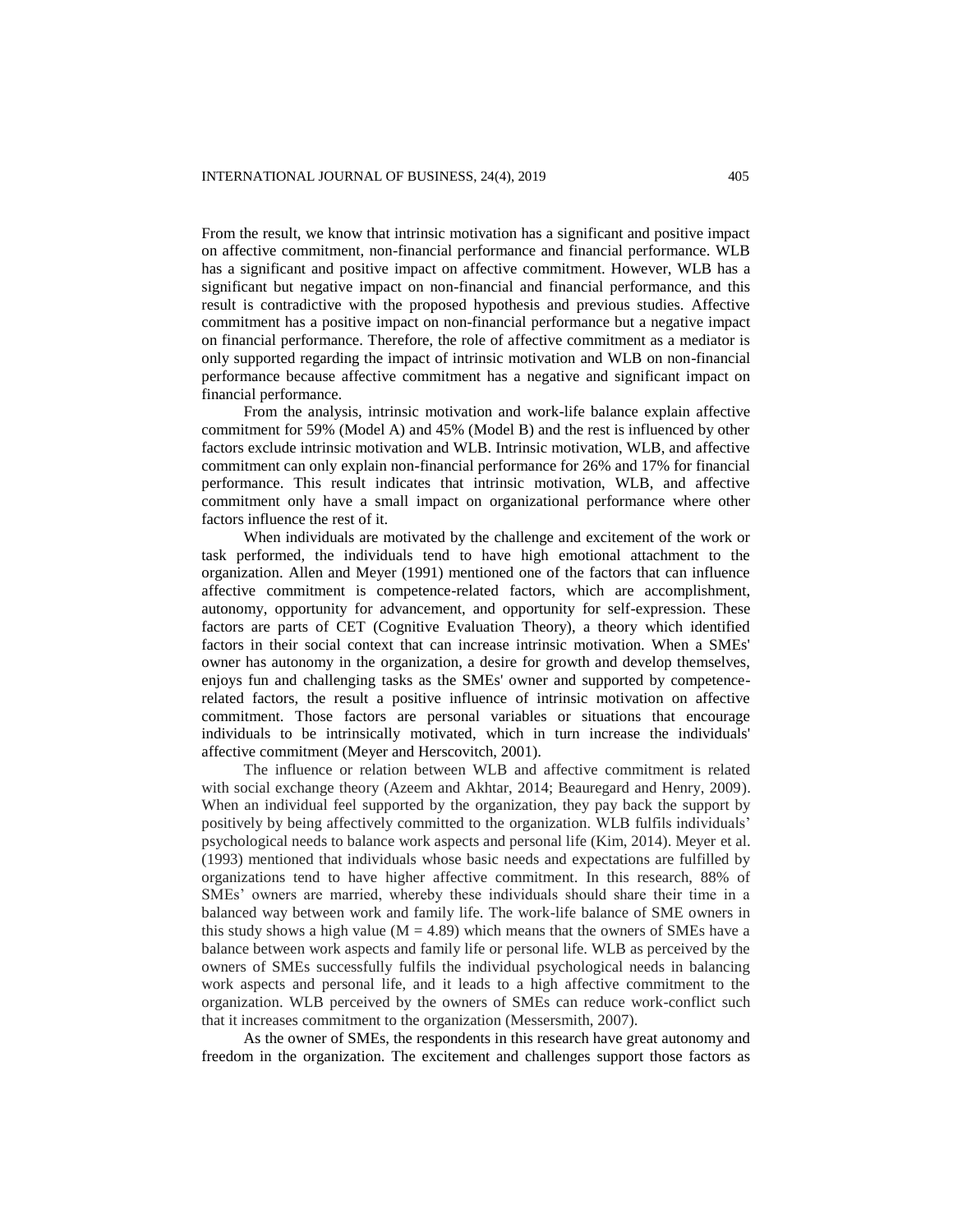SMEs owners who generally have tight competition and should continue to improve performance in order to survive. Understandably, SMEs' owners certainly have a high intrinsic motivation  $(M= 4.75)$ . When SMEs' owners are intrinsically motivated, they will sense the meaning, responsibility and knowledge of their work so that they continue to do challenging works and deliver high performance in order to achieve the SMEs' goals. Therefore, intrinsically motivated SMEs' owners can improve nonfinancial and financial performance because they have the desire to continue to develop themselves by giving the best performance and, eventually, result in positive organizational performance.

In this research, WLB is found to have significant but negative impact on organizational performance. This is an interesting result because previous studies proved that WLB has a positive impact on organizational performance, non-financially nor financially. So far, even though WLB is important for someone's wellbeing, WLB still has not been implemented properly in SMEs because in this study, WLB has a negative impact on organizational performance. The primary cause of this relationship is mainly because SMEs are considered as small business and the owners' role or involvement is still needed in daily operating activities. In addition, the owner of the SME has much greater responsibility than the employee where the success or failure of the business is the responsibility of the owner. Therefore, to continue to maintain the performance of SMEs in order to keep aligned with the vision and mission, increase revenue, productivity, profits, and assets, the owners of SMEs should keep monitoring organization performance so that the time spent on work will be much higher (centrality on the aspects of work). If the owner of SMEs spends too much time on non-work aspects or personal life, it can lead to negligence of the SME, and there will be no party in charge of monitoring operational activities. That situation may lead to a decrease in the performance of SMEs. Therefore, work-life balances of SME owners can lead to decreased levels of organizational performance, both financial performance and nonfinancial performance.

Affective commitment is shown to have a positive and significant influence on non-financial performance. This indicates that a sense of loyalty and pride in the organization can improve non-financial performance. The SME owners' sense of pride in the organization can enhance the feeling that having a business is more important than a lot of money. This finding is in line with research by Rodrigues and Carlos (2010) who argued that individuals with affective commitment behave and are willing to engage in activities that are important for organizational performance. The owners of SMEs with high affective commitment will behave and do activities that bring pride to the organization because they think that SMEs' pride is more important than money.

Meanwhile, affective commitment has a significant but negative influence on financial performance where the higher affective commitment of SME owners, the more it will reduce the level of financial performance of SMEs. The SME owner's pride and loyalty to the organization can lower the level of financial performance. This finding is interesting because it is contradictive with previous studies which always proved that affective commitment has a positive influence on organizational performance in terms of both financial and non-financial performance. Mowday et al. (1982) explains that a high commitment to the organization has several negative impacts such as reducing creativity, innovation, and self-development. Janis (1972) stated that organizations or groups of highly committed members may be less open to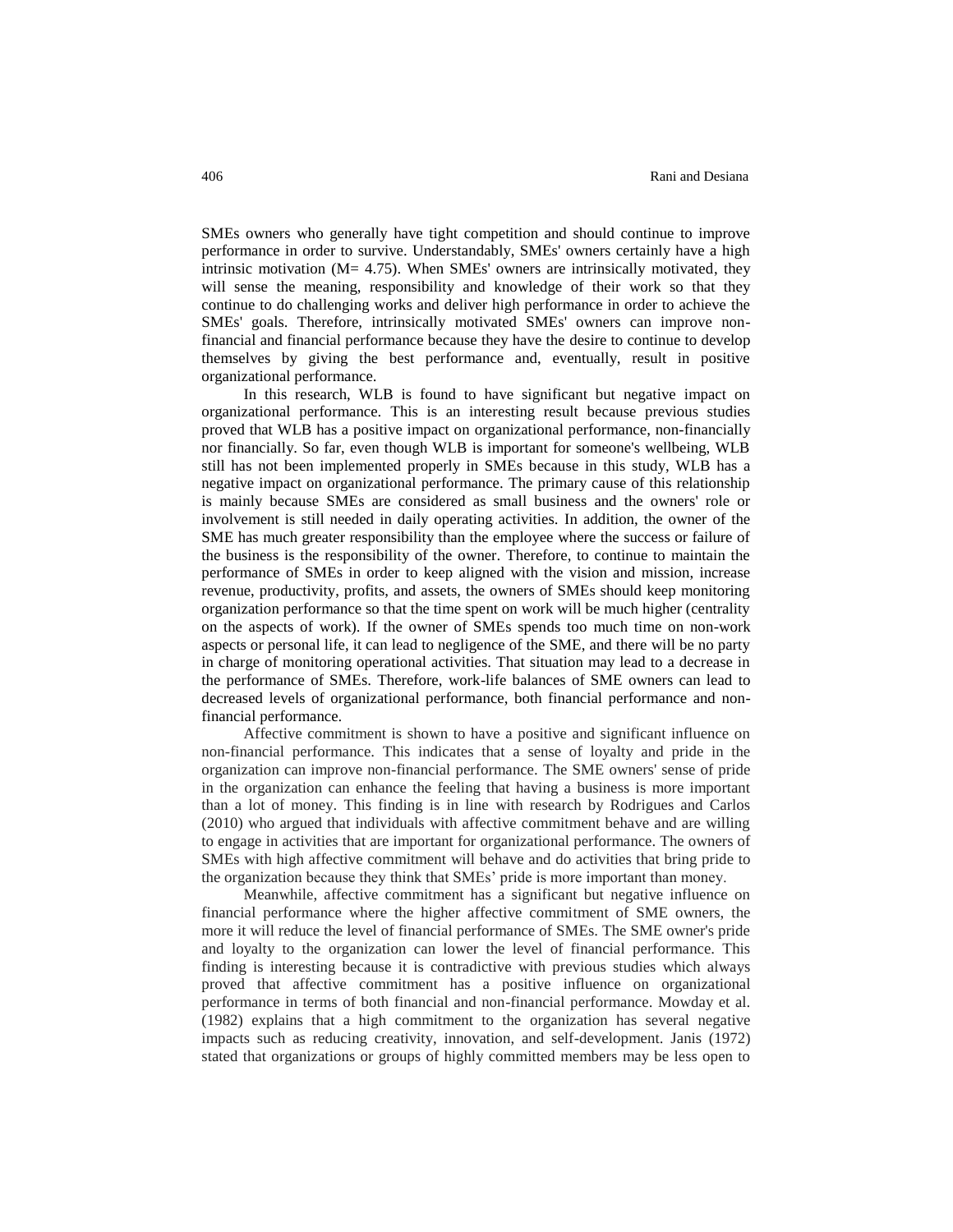new ideas or values that are important to the organization. In this study, SME owners were shown to have a high level of affective commitment ( $M = 4.637$ ). Researchers suspect that the negative effect of affective commitment on financial performance is due to the negative impact of high levels of affective commitment. As SMEs' owners, they have the authority in innovating and developing new products. If the owners of SMEs have limited creativity and innovation to new ideas caused by high levels of affective commitment but nonetheless are important to the development of the organization, it can lead to limited creation of new products or services.

Limitation of products and services offered to consumers can reduce the number of sales of SMEs, which in turn can reduce revenue, profit, and organizational productivity. This scenario will significantly reduce financial performance. In addition, affective commitment's negative impact on financial performance indicates that SMEs owners' pride and loyalty to the organization can lower the level of productivity, income and profit. We assume affective commitments' negative impact on financial performance is because feeling proud can make SMEs' owners quickly satisfied and proud of the organization achievements that can hamper SMEs' performance growth. When the owners are quickly satisfied with their organization's achievements, they tend to not try to get higher goals than the previous achievements. Therefore, their growth and performance will be stagnated on the achievements that have been achieved.

In this research, the instrument is less precise to measure affective commitment, financial performance and non-financial performance. Affective commitment has a mediating role only in the influence of intrinsic motivation and WLB on non-financial performance (H6a). Affective commitment is a partial mediator for intrinsic motivation because intrinsic motivation has direct and positive impact on non-financial performance. Meanwhile for WLB, affective commitment is a full mediator for the influence of WLB on non-financial performance because WLB has a direct negative impact on non-financial performance. Affective commitment is able to mediate the negative impact of WLB on non-financial performance. Through affective commitment, WLB will create positive impact on non-financial performance. The mediating role of affective commitment for financial commitment (H6b) cannot be proven because, as explained above, affective commitment has a negative impact on financial performance.

## **B. Conclusion**

Compared to WLB and affective commitment, intrinsic motivation has the highest SLF (*standardized loading factor*) that influences non-financial performance (6.64 ≥1.645) and financial performance (7.32  $\geq$ 1.645). This value means that intrinsic motivation has the most significant impact on organizational performance. Intrinsic motivation has the most influence on SMEs' non-financial and financial performance. Based on intrinsic motivation's factor loading, IM03 has the highest factor loading value. The conclusion of this value is that to improve SME's performance, SME owners should increase their appreciation when completing a job or task. Appreciation will increase the owners' intrinsic motivation, thus will give positive impact on SMEs' performance. In this research, WLB has negative impact on organizational performance. However, WLB is important for someone's wellbeing and, thus, to positively influence organizational performance, SMEs' owners WLB must be balanced with affective commitment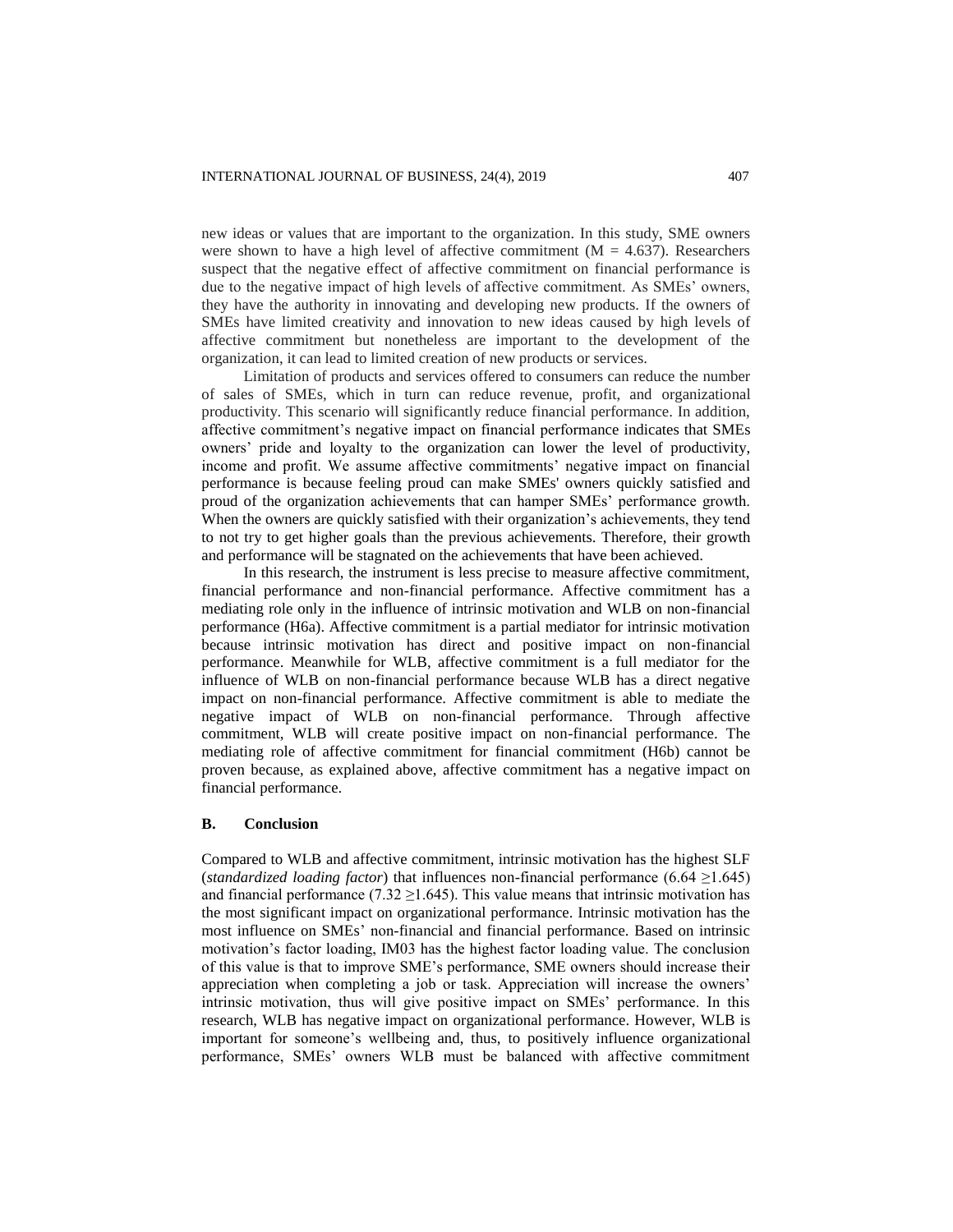because in this research, affective commitment is the full mediator between WLB and organizational performance.

## **C. Implications**

The implication of the research is that SMEs' owners should maintain intrinsic motivation by increasing appreciation when completing a job or task. This can be done by forming associations among SMEs' owners where the members of the association can give each other feedback, praise, or appreciation to encourage and increase intrinsic motivation of SMEs' owners. This is important because recognition is crucial in shaping intrinsic motivation because, based on cognitive evaluation theory, interpersonal events and structures such as communication and feedback that lead to feelings of competence to a particular activity or event can increase intrinsic motivation of the activity. This occurs because there is a fulfilment of psychological needs satisfaction. Therefore, it is important for SMEs' owners to appreciate each other to maintain their intrinsic motivation; getting appreciation from others can improve the feelings of competence and fulfil the psychological needs (e.g. feeling satisfied) of SMEs owners.

If the organization's goal is non-financial performance, what SMEs can do apart from maintaining intrinsic motivation is to increase the pride of the organization because affective commitment is a full mediator for the impact of work-life balance on non-financial performance. Increased WLB should be followed by an increase in affective commitment because work-life balances have a direct negative impact on nonfinancial performance. WLB perceived by SME owners should increase their pride in SMEs so that it can have a positive impact on nonfinancial performance. In addition to improving appreciation and recognition as described earlier, based on Brehse (2017), another way to increase the pride of SMEs may be by participating in social activities. Through social activities, SMEs can have a positive impact on society and increase SME exposure in the community. This will improve the reputation of SMEs in the community as SMEs give positive impact on parties outside the organization. This will enhance owner's pride of the SMEs. Thus, the WLB of the SMEs owners and the sense of pride they feel towards the organization will have a positive impact on non-financial performance. Negative impact of WLB can be decreased through work-life enhancement. Based on work-life enhancement theory (Wardsworth and Owens, 2007), a factor that can increase work-life enhancement is social support from work and family. Positive interaction between work and personal life can enhance spill over from work to family, and vice versa. Support and interaction between family and work will increase personal satisfaction and meaning of work that eventually will create positive spill over between work and family.

## **D. Limitations and Suggestions**

This research only uses questionnaires as the primary data source, so the discussion is less comprehensive. Future research should complement questionnaire use with direct interviews of respondent or other tools to get richer perspectives about the findings. There were limitations in observed variables in measuring and predicting organizational performance, so future research should add observed variables to measure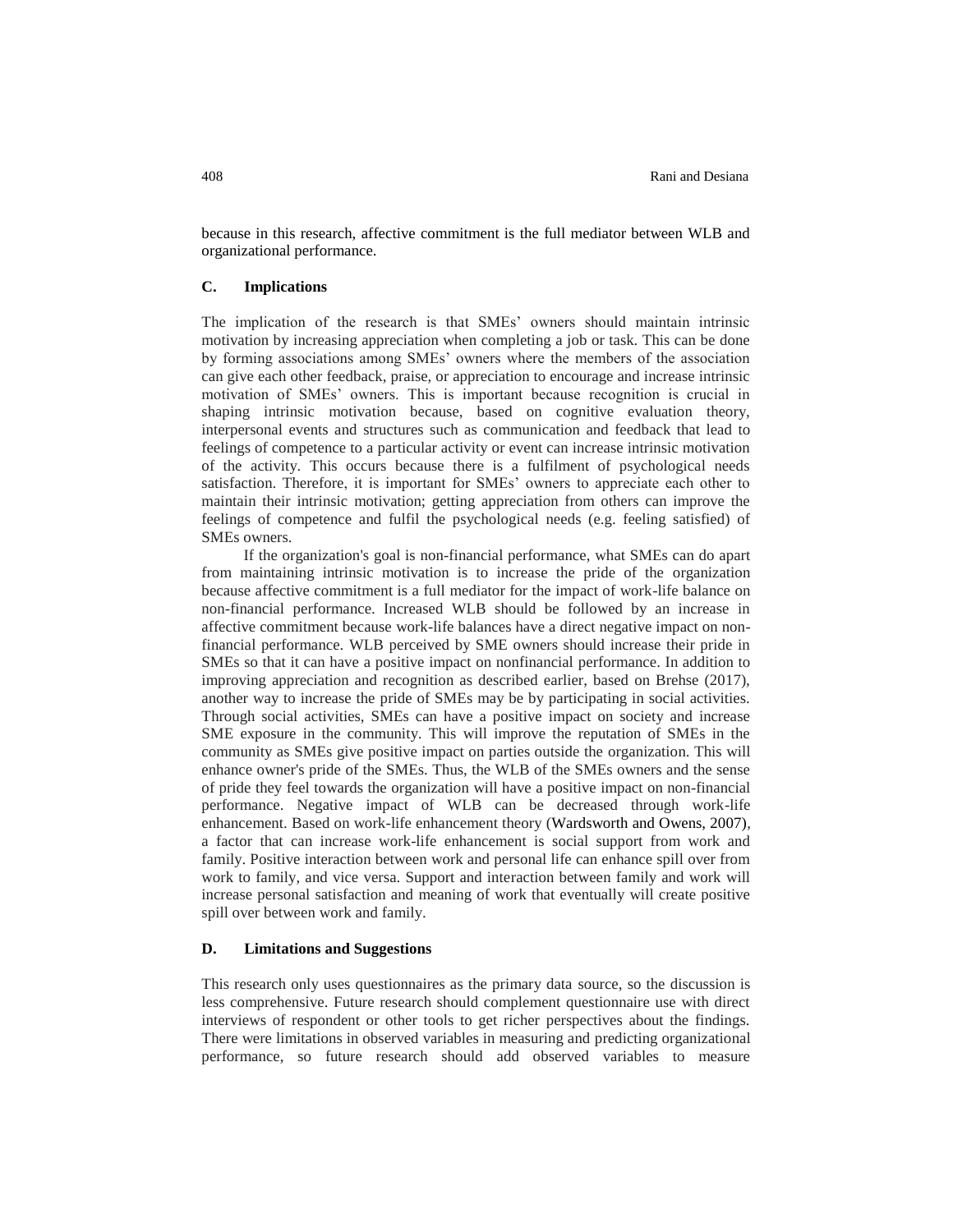organizational performance to get richer explanations about factors that influence organizational performance.

#### **REFERENCES**

- Ali, G.A., G.M. Kundi, Q.A. Qureshi, and R. Akhtar, 2014, "Relationship between Work-Life Balance and Organizational Commitment*," Research on Humanities and Social Science*, *4*(5), 1–7.
- Andressen, P., U. Konradt, and C.P. Neck, 2012, "The Relation between Self-Leadership and Transformational Leadership: Competing Models and the Moderating Role of Virtuality," *Journal of Leadership and Organizational Studies, 19*(1), 68.
- Azeem, S.M., and N. Akhtar, 2014, "The Influence of Work Life Balance and Job Satisfaction on Organizational Commitment of Healthcare Employees," *International Journal of Human Resource Studies*, *4*(2), 18.
- Beauregard, T.A., and L.C. Henry, 2009, "Making the Link between Work-Life Balance Practices and Organizational Performance," *Human Resource Management Review*, *19*(1), 9–22.
- Benito-Osorio, D., L. Muñoz-Aguado, and C. Villar, 2014, "The Impact of Family and Work-Life Balance Policies on the Performance of Spanish Listed Companies," *Management (France)*, *17*(4), 214–236.
- Berry, A., 2007, "The Importance of SMEs in the Economy", ITD Global Conference on Taxation of Small and Medium Enterprises, Buenos Aires, Argentina, 17-19 October 2007
- Brehse., D., 2017, "How to Foster Local Pride in Your Business," *Source: ignitepost.*  Accessed from http://blog.ignitespot.com/how-to-foster-local-pride-in-yourbusiness on 19 May 2018*.*
- Cegarra-Leiva, D., M.E. SánchezVidal, and J. Gabriel CegarraNavarro, 2012 "Understanding the Link between Work Life Balance Practices and Organizational Outcomes in SMEs," *Personnel Review*, *41*(3), 359–379.
- Deci, E.L., 1975, *Intrinsic Motivation*. New York: Plenum.
- Deci, E.L., and R.M. Ryan, 2000, "Intrinsic and Extrinsic Motivations: Classic Definitions and New Directions", *Contemporary Educational Psychology*, *25*, 54- 67.
- Dobre, O., 2013. "Employee Motivation and Organizational Performance." *Review of Applied Socio-Economic Research*, *5*(1), 53–60.
- Haque, A.U., and A. Aston, 2016, "A Relationship between Occupational Stress and Organisational Commitment of I.T Sector's Employees in Contrasting Economies." *Polish Journal of Management Studies*, *14*(1), 95-105.
- Haque, A.U., A. Aston, and E. Kozlovski, 2018, "The Impact of Stressors on Organisational Commitment of Managerial and Non-Managerial Personnel in Contrasting Economies: Evidences from Canada and Pakistan", *International Journal of Business*, *23*(2), 152-168.
- Harpine, C.E., 2015. *Group-centered Prevention in Mental Health: Theory, Training, and Practice*. Cham, Switzerland: Springer International Publishing.
- Hasanah, N., M. Isa, A.R. Romle, M.M. Udin, S. Zahirah, M. Zahid and H. Mohamad, 2016, "Relationship Between Motivation and Commitment on Job Performance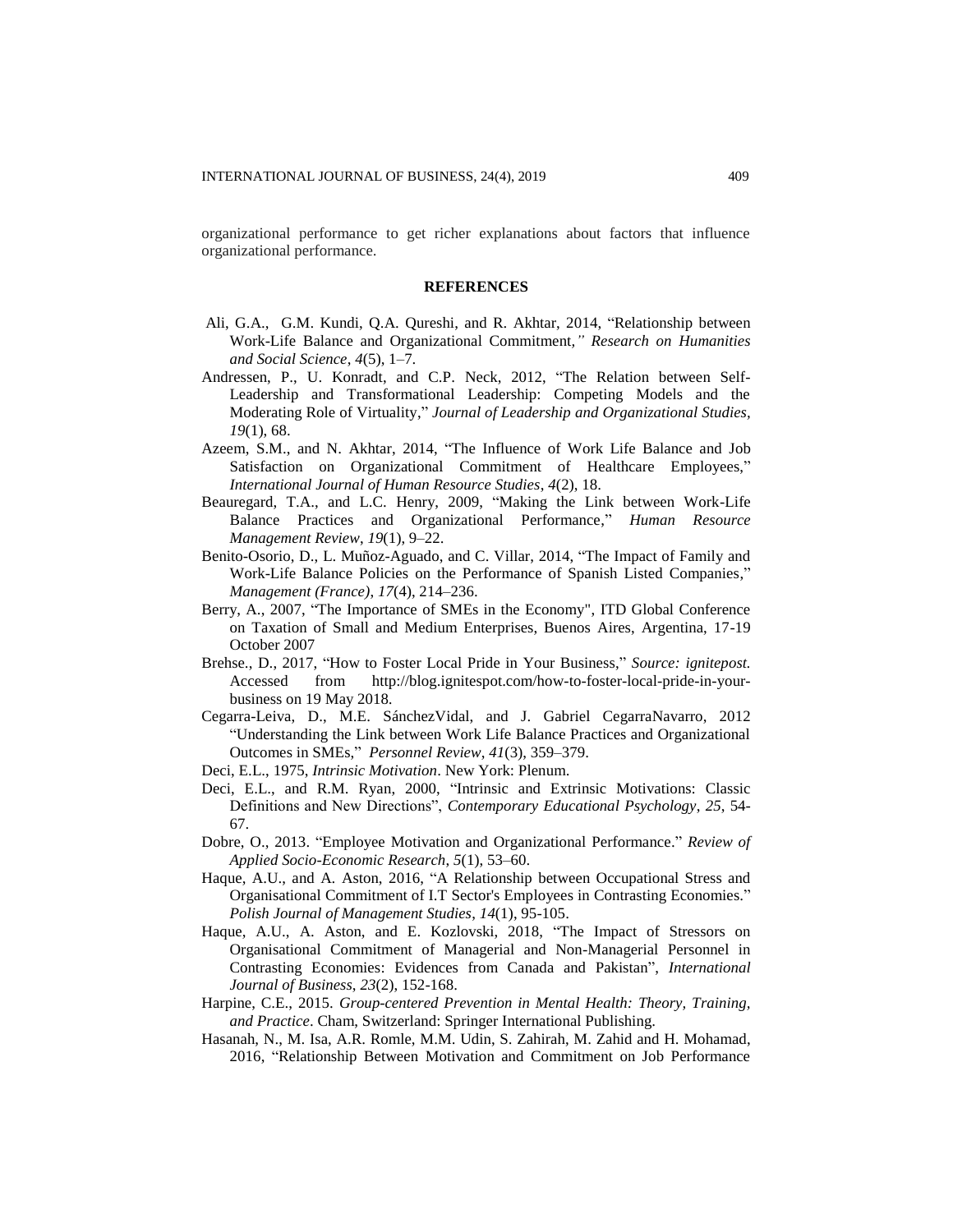among Employees in Higher Education from Students' Perspective," *World Applied Sciences Journal*, *34*(3), 400–407.

- He, P., 2012, "An Investigation of the Antecedents and Consequences of Affective Commitment in a U.S. Hospitality Organization," *Ph.D. unpublished doctoral dissertation*, Virginia Polytechnic Institute and State University, Virginia.
- Huang, Y.D., 2015, "Impact of Intrinsic Motivation on Organizational Commitment: Empirical Evidences From China," *International Business and Management, 11*  (3), 31-44.
- Irefin, P., and M.A. Mechanic, 2014, "Effect of Employee Commitment on Organizational Performance in Coca Cola Nigeria Limited Maiduguri, Borno State," *IOSR Journal of Humanities and Social Sciences*, *19*(3), 33–41.
- Izzati, N., 2018, *Kadis Koperasi: Pertumbuhan Ekonomi Sulsel Didukung UKM*. Source: rakyatku.com. Retrieved from: http://bisnis.rakyatku.com/read/85490/2018 /02/02/kadis-koperasi-pertumbuhan-ekonomi-sulsel-didukung-ukm- Retrieved on February 21, 2018.
- Janis, I.L., 1972, *Victims of Groupthink: A Psychological Study of Foreign-Policy Decisions and Fiascoes*. Oxford, England: Houghton Mifflin
- Johnson, B.G., 2011, *Performance Appraisal Satisfaction and Intrinsic Motivation as Correlated to Job Satisfaction, Organizational Commitment, and Turnover Intention in an Evangelical Congregationally-led Denomination.* Ann Arbor, MI: Anderson University.
- Kalliath, T., and P. Brough, 2008, "Work-Life Balance: A Review of the Meaning of the Balance Construct," *Journal of Management and Organization*, *14*(3), 323– 327.
- Kuranchie-Mensah, E., and K. Amponsah-Tawiah, 2016, "Employee Motivation and Work Performance: A Comparative Study of Mining Companies in Ghana," *Journal of Industrial Engineering and Management*, *9*(2), 255.
- Kurniawan, Y.T., 2017, "Triwulan II-2017, Ekonomi Sulsel Tumbuh 6,63 Persen," *Source: wartaekonomi. Retrieved from https://www.wartaekonomi.co.id/read 1502 38/triwulan-ii2017-ekonomi-sulsel-tumbuh-663-persen.html* on April 8 2018*.*
- Lai, Y., G. Saridakis, and S. Johnstone, 2016, "Human Resource Practices, Employee Attitudes and Small Firm Performance," *International Small Business Journal, 35*(4), 470-494.
- Lavoie, A., 2004, "Work-Life Balance and SMEs: Avoiding the "One-Size-Fits-All Trap," *CFIB Research*, (July), 1–13.
- Mercurio, Z.A., 2015, "Affective Commitment as a Core Essence of Organizational Commitment: An Integrative Literature Review," *Human Resource Development Review*, *14*(4), 389–414.
- Messersmith, J., 2007, "Managing Work-Life Conflict Among Information Technology Workers," *Human Resource Management, 46*(3), pp. 429-451.
- Meyer, J.P., and N.J. Allen, 1991, "A Three-Component Model Conceptualization of Organizational Commitment" *Human Resource Management Review*, *1*(1), 61–89.
- Meyer, J.P., Allen, N.J., and C. Smith, 1993, "Commitment to Organizations and Occupations: Extension and Test of a Three-component Conceptualization", *Journal of Applied Psychology*, *78*, 538-551.
- Meyer, J.P., and L. Herscovitch, 2001, "Commitment in the Workplace: Toward a General Model," *Human Resource Management Review*, *11*(3), 299–326.